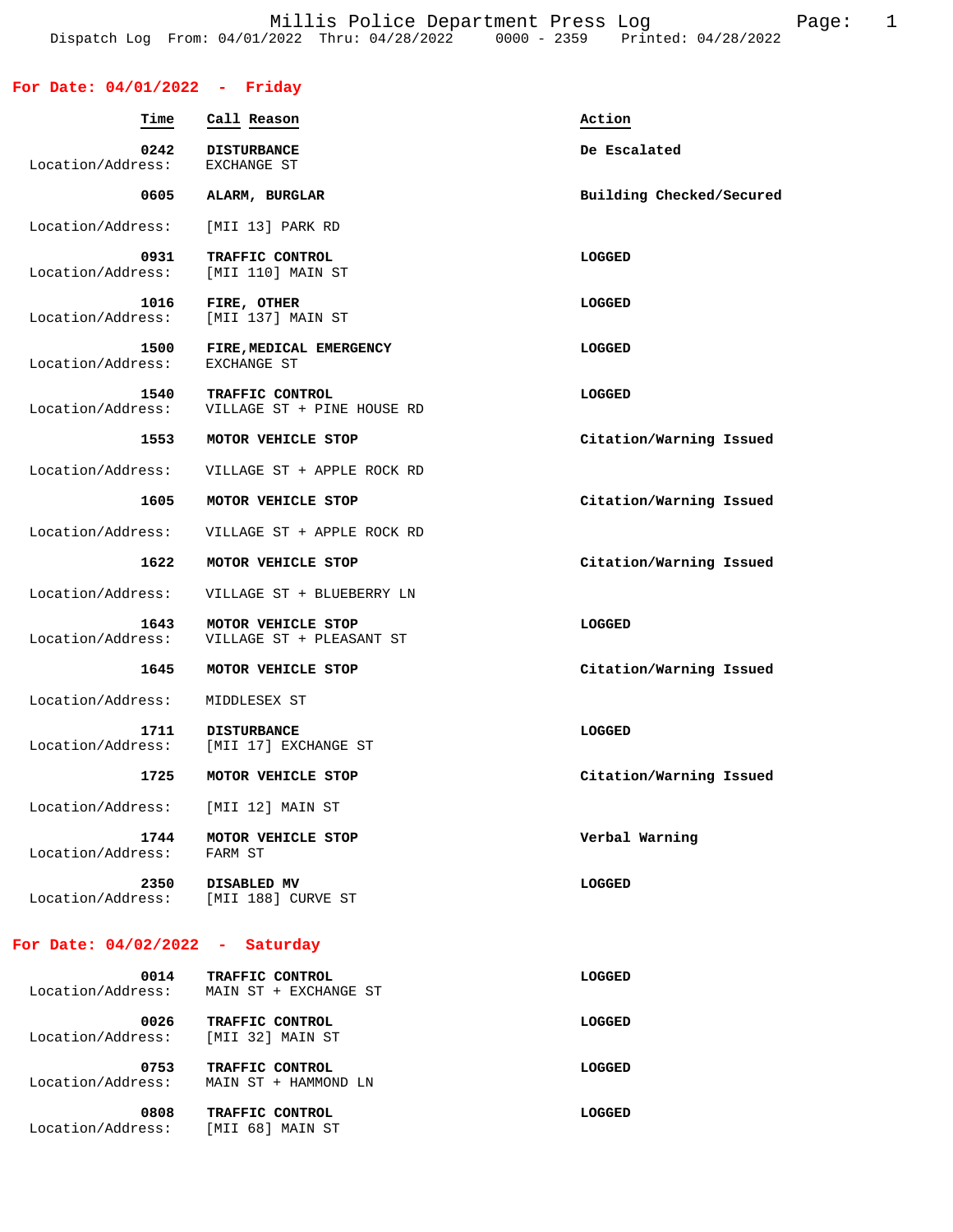Millis Police Department Press Log Page: 2 Dispatch Log From: 04/01/2022 Thru: 04/28/2022 0000 - 2359 Printed: 04/28/2022

| 0819<br>Location/Address:                  | TRAFFIC CONTROL<br>VILLAGE ST + SPRING ST        | LOGGED                  |
|--------------------------------------------|--------------------------------------------------|-------------------------|
| 0935<br>Location/Address:                  | MOTOR VEHICLE STOP<br>MIDDLESEX ST + RIDGE ST    | Verbal Warning          |
| 1137<br>Location/Address:                  | TRAFFIC CONTROL<br>[MII 38] MAIN ST              | LOGGED                  |
| 1254<br>Location/Address:                  | TRAFFIC CONTROL<br>MIDDLESEX ST                  | LOGGED                  |
| 1301<br>Location/Address:                  | MOTOR VEHICLE STOP<br>EXCHANGE ST + MIDDLESEX ST | Verbal Warning          |
| Location/Address:                          | 1351 MOTOR VEHICLE STOP<br>VILLAGE ST            | Verbal Warning          |
| Location/Address: VILLAGE ST               | 1434 ASSIST OTHER AGENCY                         | LOGGED                  |
|                                            | 1452 MOTOR VEHICLE STOP                          | Transported to Hospital |
| Location/Address:                          | [MII 54] EXCHANGE ST                             |                         |
| 1607<br>Location/Address:                  | TRAFFIC CONTROL<br>MAIN ST                       | <b>LOGGED</b>           |
| 1609<br>Location/Address:                  | TRAFFIC CONTROL<br>VILLAGE ST                    | Verbal Warning          |
| Location/Address:                          | 1620 MOTOR VEHICLE STOP<br>VILLAGE ST            | Verbal Warning          |
| 1709<br>Location/Address:                  | MOTOR VEHICLE STOP<br>MAIN ST                    | Verbal Warning          |
| 2147<br>Location/Address: [MII 43] MAIN ST | DISABLED MV                                      | Could Not Locate        |
|                                            | 2344 FIRE, MEDICAL EMERGENCY                     | Transported to Hospital |
| Location/Address:                          | MAIN ST                                          |                         |
| 2353<br>Location/Address:                  | <b>DISTURBANCE</b><br>UNION ST                   | Arrest(s) Made          |

### **For Date: 04/03/2022 - Sunday**

| 0148                      | FIRE, MEDICAL EMERGENCY                 | Transported to Hospital |  |  |
|---------------------------|-----------------------------------------|-------------------------|--|--|
| Location/Address:         | [MII 137] MAIN ST                       |                         |  |  |
| 0816<br>Location/Address: | TRAFFIC CONTROL<br>MAIN ST              | LOGGED                  |  |  |
| 1014<br>Location/Address: | TRAFFIC CONTROL<br>MIDDLESEX ST         | LOGGED                  |  |  |
| 1057                      | MOTOR VEHICLE STOP                      | Citation/Warning Issued |  |  |
| Location/Address:         | ORCHARD ST + MIDDLESEX ST               |                         |  |  |
| 1135<br>Location/Address: | TRAFFIC CONTROL<br>[MII 68] MAIN ST     | LOGGED                  |  |  |
| 1519<br>Location/Address: | <b>VANDALISM</b><br>[MII 381] ISLAND RD | LOGGED                  |  |  |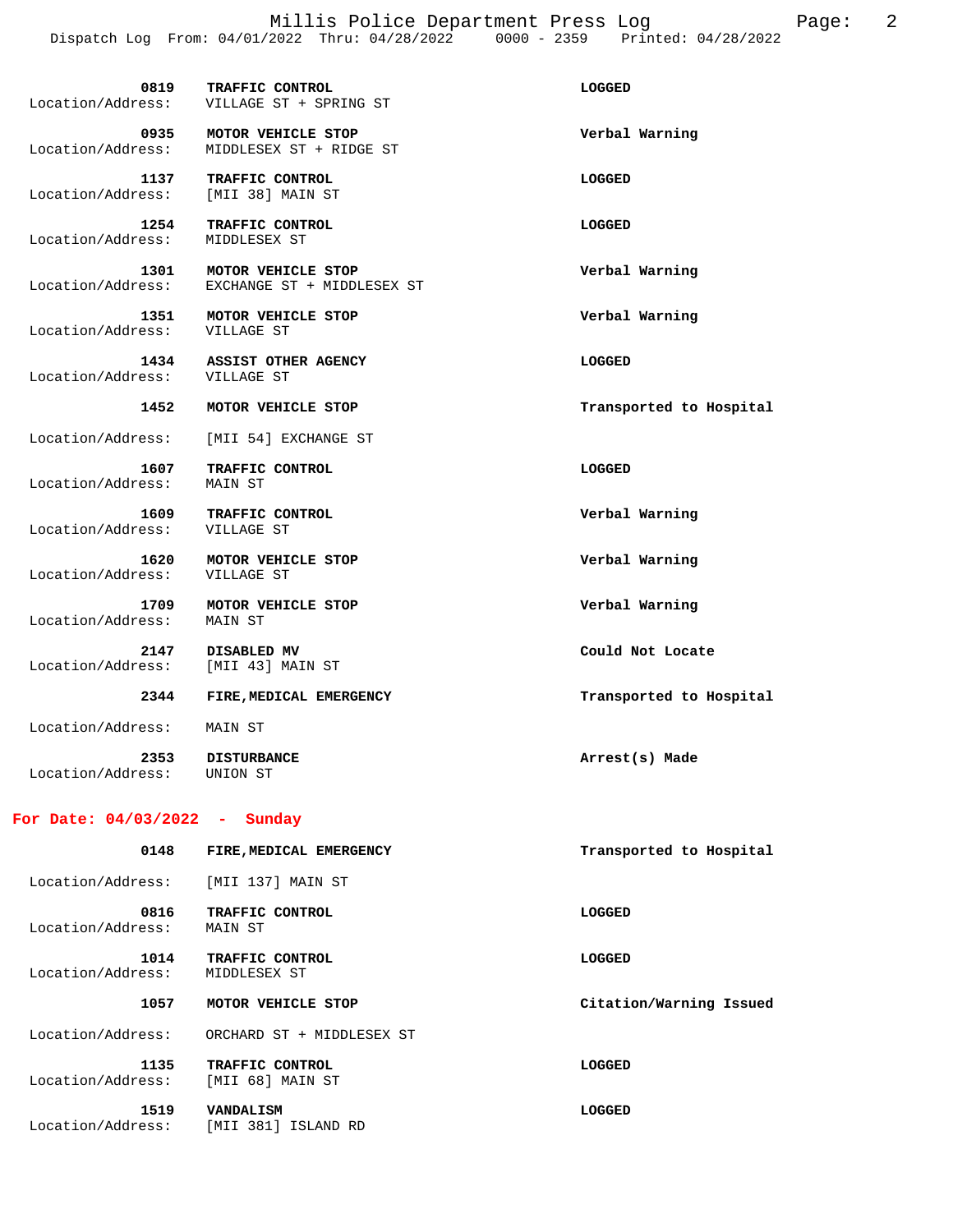| 1743<br>Location/Address: MAIN ST  | <b>TRAFFIC CONTROL</b>                        | LOGGED                   |
|------------------------------------|-----------------------------------------------|--------------------------|
| For Date: 04/04/2022 -             | Monday                                        |                          |
| Location/Address: [MII 32] MAIN ST | 0011 TRAFFIC CONTROL                          | LOGGED                   |
| 0012<br>Location/Address:          | TRAFFIC CONTROL<br>MAIN ST + EXCHANGE ST      | LOGGED                   |
| 0349                               | ALARM, BURGLAR                                | Building Checked/Secured |
| Location/Address:                  | MAIN ST                                       |                          |
| 0533<br>Location/Address:          | TRAFFIC CONTROL<br>MAIN ST + HAMMOND LN       | LOGGED                   |
| 0537<br>Location/Address:          | TRAFFIC CONTROL<br>MAIN ST + SPRING ST        | <b>LOGGED</b>            |
| 0807<br>Location/Address:          | TRAFFIC CONTROL<br>VILLAGE ST + APPLE ROCK RD | LOGGED                   |
| 1209                               | MOTOR VEHICLE STOP                            | Citation/Warning Issued  |
| Location/Address:                  | EXCHANGE ST                                   |                          |
| 1331<br>Location/Address:          | SUSPICIOUS ACTIVITY<br>PLAIN ST               | LOGGED                   |
| 1608<br>Location/Address:          | MOTOR VEHICLE STOP<br>MAIN ST + UNION ST      | Verbal Warning           |
| 1633<br>Location/Address:          | TRAFFIC CONTROL<br>[MII 18] EXCHANGE ST       | LOGGED                   |
| 1712<br>Location/Address:          | TRAFFIC CONTROL<br>MAIN ST + WOODLAWN DR      | Verbal Warning           |
| 1722<br>Location/Address:          | MOTOR VEHICLE STOP<br>MAIN ST                 | Verbal Warning           |
| 1729                               | MOTOR VEHICLE STOP                            | Citation/Warning Issued  |
| Location/Address: [MII 40] MAIN ST |                                               |                          |
| 1906<br>Location/Address:          | SUSPICIOUS ACTIVITY<br>[MII 185] MAIN ST      | LOGGED                   |
| 1923<br>Location/Address:          | <b>SERVE WARRANT</b><br>[MII 443] EXCHANGE ST | LOGGED                   |
| 2148                               | FIRE, MEDICAL EMERGENCY                       | Transported to Hospital  |
| Location/Address:                  | CAUSEWAY ST                                   |                          |
| 2156<br>Location/Address:          | MOTOR VEHICLE STOP<br>[MII 93] MAIN ST        | Verbal Warning           |
| 2314<br>Location/Address:          | TRAFFIC CONTROL<br>NORFOLK RD + BALTIMORE ST  | LOGGED                   |
| 2344<br>Location/Address:          | TRAFFIC CONTROL<br>MAIN ST + EXCHANGE ST      | LOGGED                   |

**For Date: 04/05/2022 - Tuesday**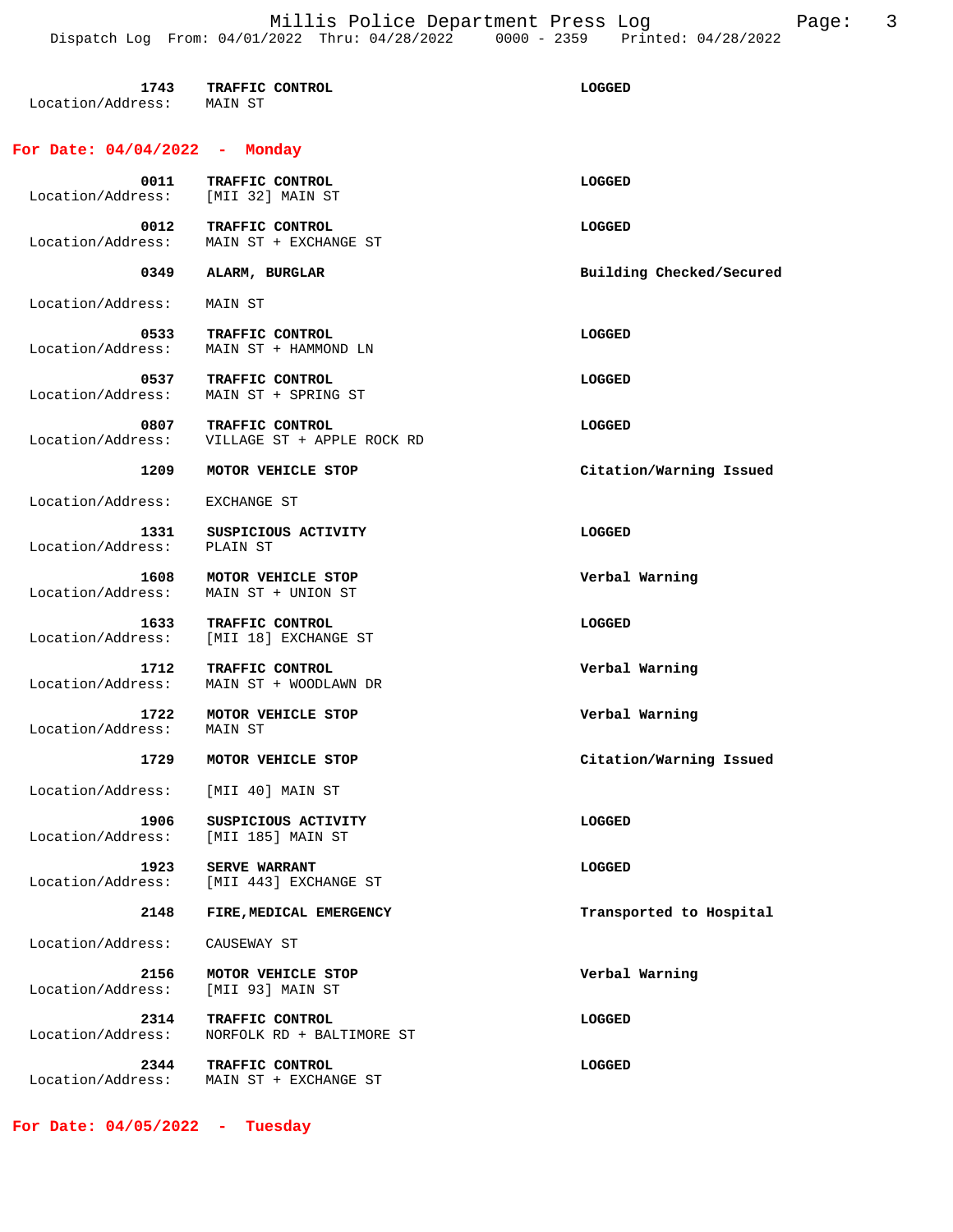Millis Police Department Press Log Page: 4 Dispatch Log From: 04/01/2022 Thru: 04/28/2022 0000 - 2359 Printed: 04/28/2022

| 0546<br>Location/Address: | TRAFFIC CONTROL<br>MAIN ST + PARK RD           | LOGGED                  |
|---------------------------|------------------------------------------------|-------------------------|
| 0549<br>Location/Address: | FIRE, MASTER BOX<br>[MII 32] MAIN ST           | LOGGED                  |
| 0609<br>Location/Address: | TRAFFIC CONTROL<br>MAIN ST + SPRING ST         | LOGGED                  |
| 0755<br>Location/Address: | TRAFFIC CONTROL<br>VILLAGE ST + APPLE ROCK RD  | LOGGED                  |
| 1000                      | FIRE, MEDICAL EMERGENCY                        | Transported to Hospital |
| Location/Address:         | FEDERAL ST                                     |                         |
| 1119                      | FIRE, MEDICAL EMERGENCY                        | Transported to Hospital |
| Location/Address:         | FARM ST                                        |                         |
| 1156<br>Location/Address: | ALARM, BURGLAR<br>NORFOLK RD                   | LOGGED                  |
| 1226                      | FIRE, MEDICAL EMERGENCY                        | Transported to Hospital |
| Location/Address:         | MILLISTON RD                                   |                         |
| 1627<br>Location/Address: | TRAFFIC CONTROL<br>MIDDLESEX ST + BROOKVIEW RD | LOGGED                  |
| 1633<br>Location/Address: | <b>SERVE WARRANT</b><br>[MII 6] MAIN ST        | Arrest(s) Made          |
| 1921<br>Location/Address: | <b>SERVE WARRANT</b><br>EXCHANGE ST            | Arrest(s) Made          |
|                           |                                                |                         |

### **For Date: 04/06/2022 - Wednesday**

| 0011<br>Location/Address: | TRAFFIC CONTROL<br>CURVE ST + EXCHANGE ST | LOGGED                  |
|---------------------------|-------------------------------------------|-------------------------|
| 0012<br>Location/Address: | TRAFFIC CONTROL<br>MAIN ST + SPRING ST    | <b>LOGGED</b>           |
| 0037<br>Location/Address: | MOTOR VEHICLE STOP<br>MAIN ST             | Vehicle Towed           |
| 0537<br>Location/Address: | TRAFFIC CONTROL<br>MAIN ST + PARK RD      | LOGGED                  |
| 0611<br>Location/Address: | TRAFFIC CONTROL<br>EXCHANGE ST + CURVE ST | LOGGED                  |
| 0720                      | FIRE, MEDICAL EMERGENCY                   | Transported to Hospital |
|                           |                                           |                         |
| Location/Address:         | PLAIN ST                                  |                         |
| 0737<br>Location/Address: | TRAFFIC CONTROL<br>MAIN ST + PARK RD      | Verbal Warning          |
| 0738<br>Location/Address: | TRAFFIC CONTROL<br>MAIN ST + HAMMOND LN   | LOGGED                  |
| 0815<br>Location/Address: | MOTOR VEHICLE STOP<br>[MII 35] MAIN ST    | Verbal Warning          |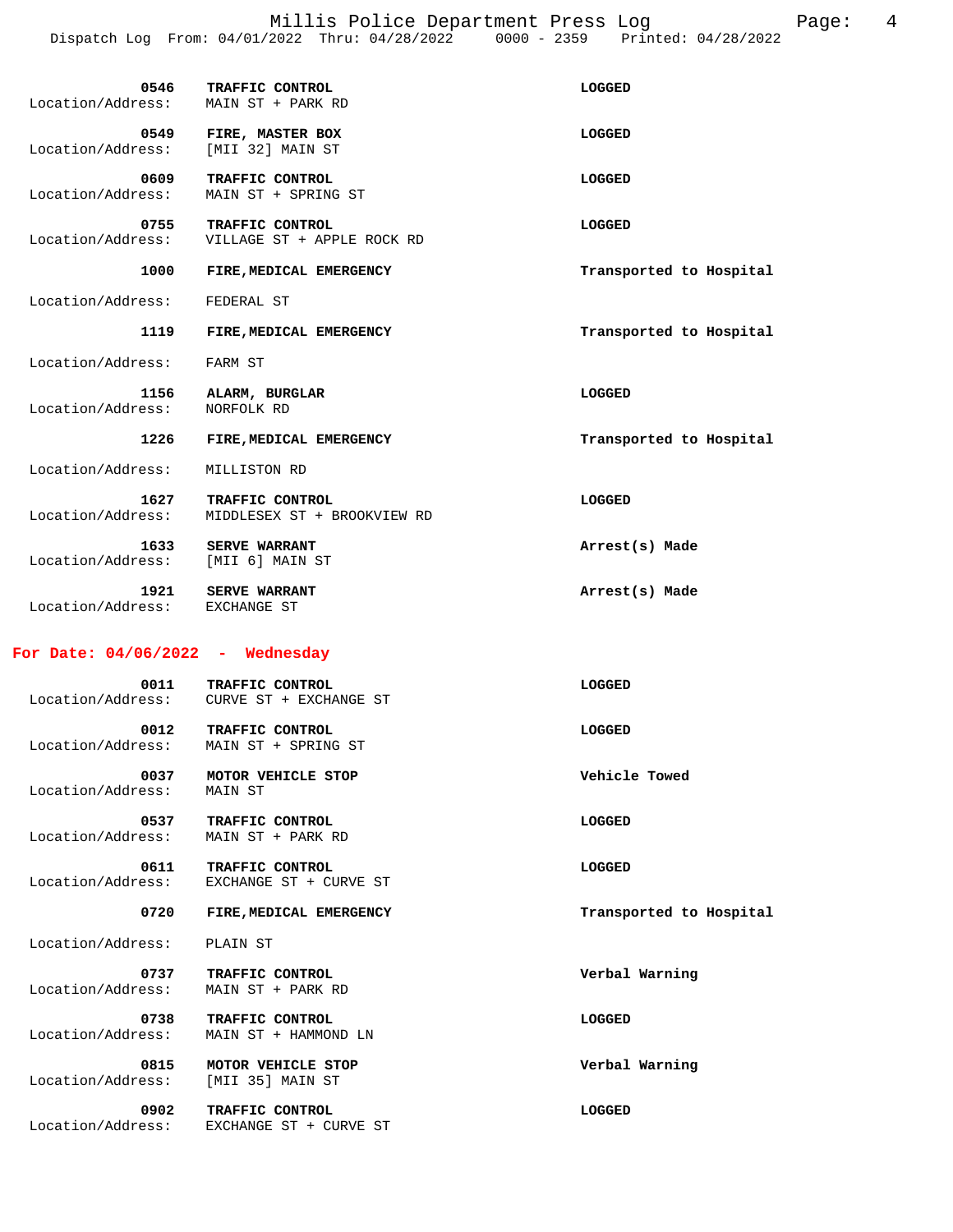Millis Police Department Press Log Fage: 5 Dispatch Log From: 04/01/2022 Thru: 04/28/2022 0000 - 2359 Printed: 04/28/2022

| 0918                      | MOTOR VEHICLE STOP<br>Location/Address: [MII 42] MILLISTON RD | Verbal Warning          |
|---------------------------|---------------------------------------------------------------|-------------------------|
| 0932<br>Location/Address: | MOTOR VEHICLE STOP<br>MAIN ST + PLEASANT ST                   | LOGGED                  |
| 1404<br>Location/Address: | MOTOR VEHICLE STOP<br>[MII 34] MAIN ST                        | Verbal Warning          |
| 1633<br>Location/Address: | TRAFFIC CONTROL<br>CEDAR ST + FARM ST                         | <b>LOGGED</b>           |
| 1635<br>Location/Address: | TRAFFIC CONTROL<br>[MII 54] EXCHANGE ST                       | <b>LOGGED</b>           |
| 1757<br>Location/Address: | MOTOR VEHICLE STOP<br>VILLAGE ST + APPLE ROCK RD              | Verbal Warning          |
| 1834                      | MVA WITH INJURIES                                             | Transported to Hospital |
| Location/Address:         | MAIN ST + DOVER RD                                            |                         |
| 1844<br>Location/Address: | FIRE, MEDICAL EMERGENCY<br>EXCHANGE ST                        | Services Rendered       |
| 2357<br>Location/Address: | TRAFFIC CONTROL<br>MAIN ST + HAMMOND LN                       | LOGGED                  |

#### **For Date: 04/07/2022 - Thursday**

| 0007<br>Location/Address: | TRAFFIC CONTROL<br>[MII 31] MAIN ST | LOGGED |
|---------------------------|-------------------------------------|--------|
| 0539                      | TRAFFIC CONTROL                     | LOGGED |

 Location/Address: MAIN ST + HAMMOND LN  **0558 TRAFFIC CONTROL LOGGED** 

 Location/Address: MAIN ST + MILLISTON RD  **0742 MOTOR VEHICLE STOP Verbal Warning**  Location/Address: [MII 44] PLEASANT ST

 **0805 TRAFFIC CONTROL Verbal Warning**  Location/Address: MAIN ST + PARK RD

0810 TRAFFIC CONTROL **CONTROL** CONTROL Location/Address: MAIN ST + HAMMOND LN

 **0829 MOTOR VEHICLE STOP Verbal Warning**  Location/Address: [MII 12] MAIN ST

#### **0846 MOTOR VEHICLE STOP Citation/Warning Issued**

Location/Address: SPRING ST + GREENWOOD DR

0915 TRAFFIC CONTROL **Example 2016** LOGGED Location/Address: HIMELFARB ST + MYRTLE ST

 **0954 TRAFFIC CONTROL LOGGED**  Location/Address: MIDDLESEX ST

 **1129 MEDICAL EMERGENCY LOGGED**  Location/Address: VILLAGE ST

Location/Address: [MII 221] STONEY BROOK DR

 **1217 MEDICAL EMERGENCY Transported to Hospital**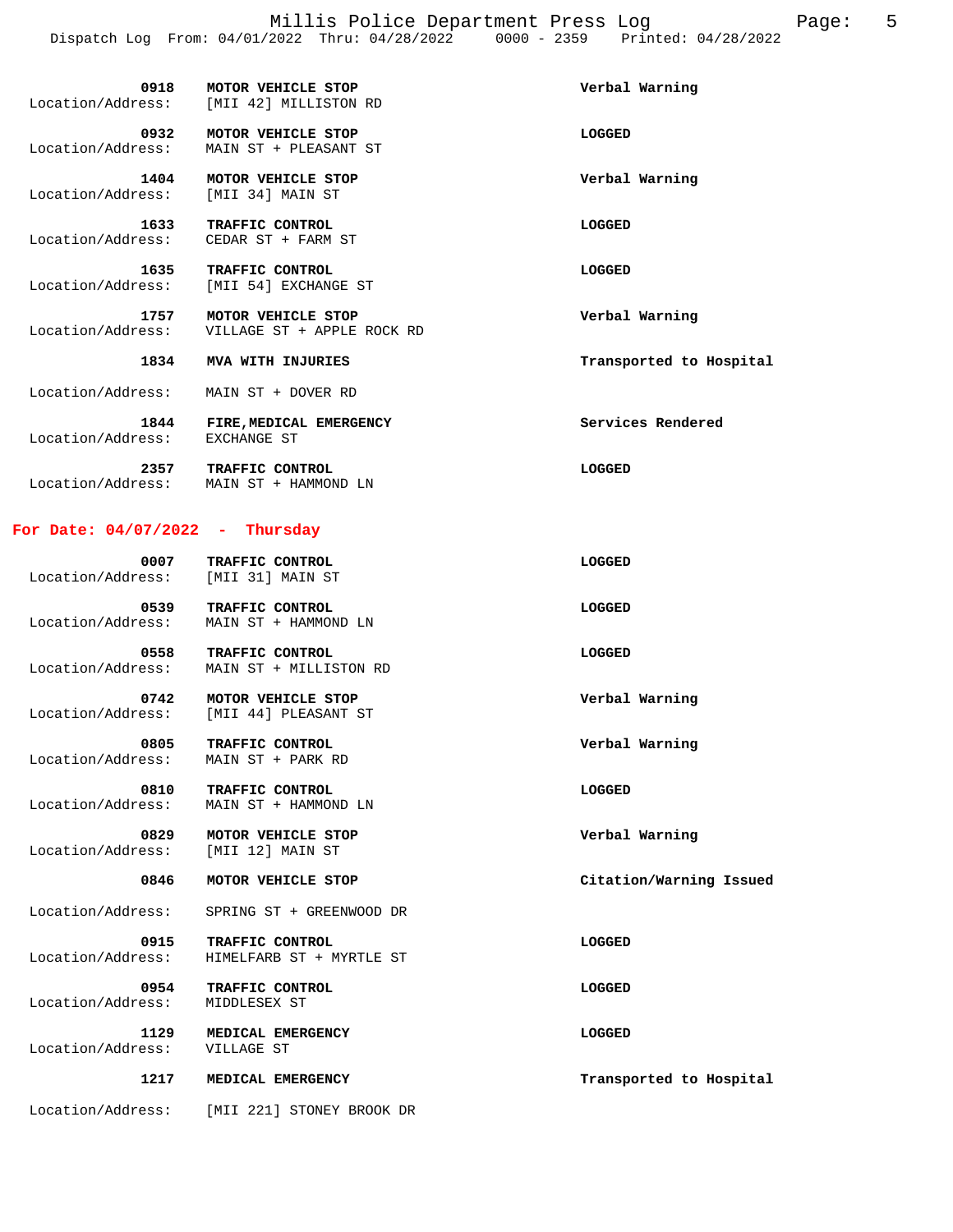| 1331<br>Location/Address: | TRAFFIC CONTROL<br>MIDDLESEX ST               | LOGGED                  |
|---------------------------|-----------------------------------------------|-------------------------|
| 1339<br>Location/Address: | MOTOR VEHICLE STOP<br>MIDDLESEX ST            | Verbal Warning          |
| 1527<br>Location/Address: | ASSIST CITIZEN<br>[MII 137] MAIN ST           | LOGGED                  |
| 1545                      | MEDICAL EMERGENCY                             | Transported to Hospital |
| Location/Address:         | FARM ST                                       |                         |
| 1609<br>Location/Address: | DISABLED MV<br>MAIN ST                        | Vehicle Towed           |
| 1621<br>Location/Address: | MVA PROPERTY DAMAGE ONLY<br>MAIN ST           | Services Rendered       |
| 1729<br>Location/Address: | TRAFFIC CONTROL<br>VILLAGE ST + PINE HOUSE RD | LOGGED                  |
| 1741<br>Location/Address: | MOTOR VEHICLE STOP<br>VILLAGE ST              | Verbal Warning          |
| 1908                      | <b>DISTURBANCE</b>                            | Transported to Hospital |
| Location/Address:         | MAIN ST                                       |                         |
| 2356<br>Location/Address: | TRAFFIC CONTROL<br>[MII 31] MAIN ST           | LOGGED                  |

#### **For Date: 04/08/2022 - Friday**

| 0004<br>Location/Address: | TRAFFIC CONTROL<br>MAIN ST + PLEASANT ST | LOGGED         |
|---------------------------|------------------------------------------|----------------|
| 0116<br>Location/Address: | MOTOR VEHICLE STOP<br>MAIN ST            | Verbal Warning |

| Location/Address: | MAIN ST + HAMMOND LN |        |  |  |
|-------------------|----------------------|--------|--|--|
| 0604              | TRAFFIC CONTROL      | LOGGED |  |  |
| Location/Address: | [MII 32] MAIN ST     |        |  |  |

 **0543 TRAFFIC CONTROL LOGGED** 

0754 TRAFFIC CONTROL **CONTROL EXECUTE:** Location/Address: MAIN ST + HAMMOND LN

 **0922 MOTOR VEHICLE STOP Citation/Warning Issued** 

Location/Address: [MII 44] PLEASANT ST

0958 MEDICAL EMERGENCY **CONSUMED** Location/Address: EXCHANGE ST

 **1030 MOTOR VEHICLE STOP Verbal Warning**  Location/Address: DOVER RD

 **1334 TRAFFIC CONTROL LOGGED**  Location/Address: PLAIN ST + CRYSTAL LN

 **1353 MOTOR VEHICLE STOP Verbal Warning**  Location/Address: PLAIN ST + MAIN ST

Location/Address: MAIN ST

 **1408 DISTURBANCE LOGGED** 

 **1516 LARCENY /FORGERY/ FRAUD LOGGED**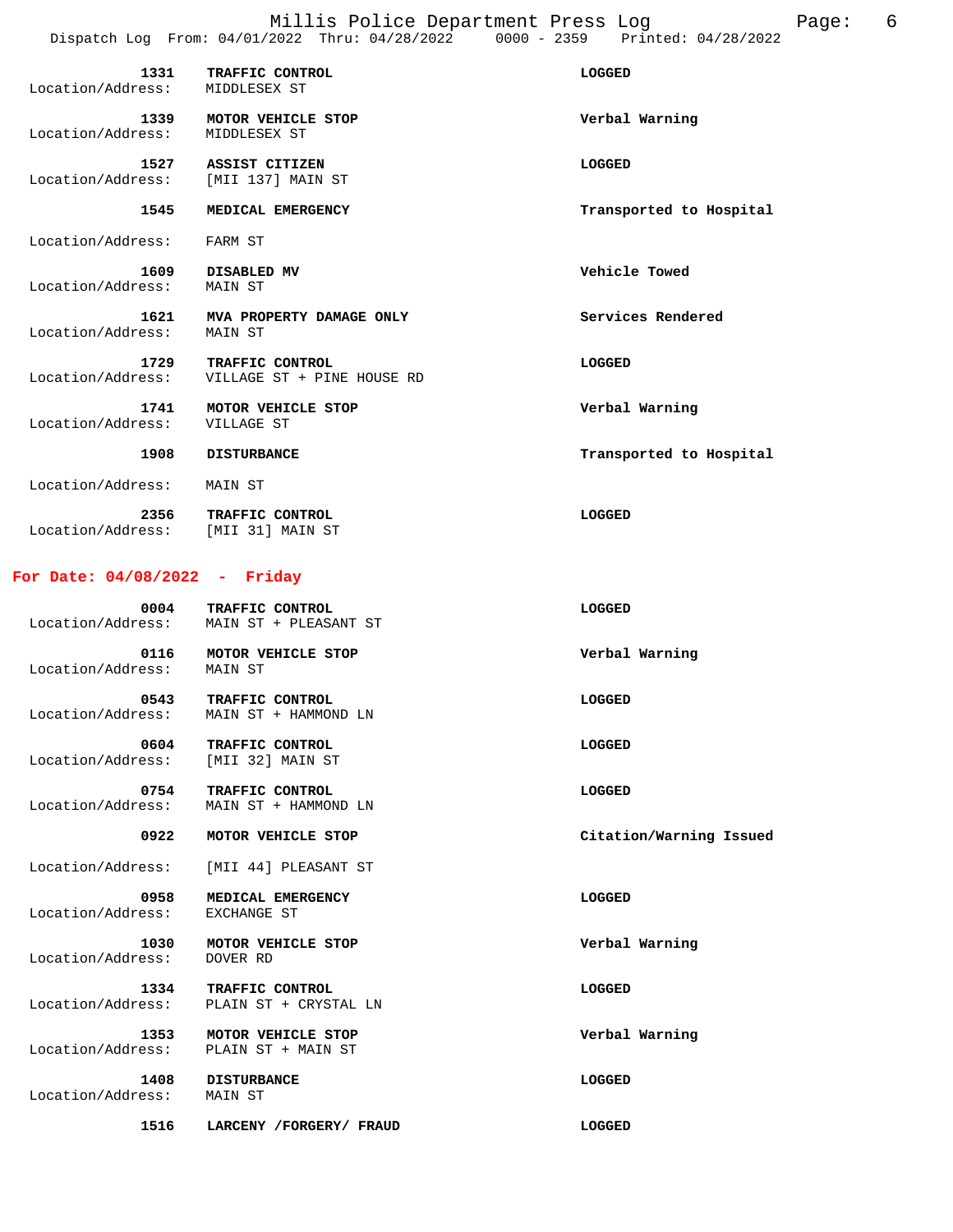|                                                                                |  |  | Millis Police Department Press Log |  |  | Page: |  |
|--------------------------------------------------------------------------------|--|--|------------------------------------|--|--|-------|--|
| Dispatch Log From: 04/01/2022 Thru: 04/28/2022 0000 - 2359 Printed: 04/28/2022 |  |  |                                    |  |  |       |  |

|                           | Dispatch Log From: 04/01/2022 Thru: 04/28/2022 | $0000 - 2359$<br>Printed: 04/28/2022 |
|---------------------------|------------------------------------------------|--------------------------------------|
| Location/Address:         | [MII 137] MAIN ST                              |                                      |
| 1611<br>Location/Address: | TRAFFIC CONTROL<br>MAIN ST                     | LOGGED                               |
| 1623<br>Location/Address: | TRAFFIC CONTROL<br>VILLAGE ST                  | LOGGED                               |
| 1654<br>Location/Address: | MOTOR VEHICLE STOP<br><b>MAIN ST</b>           | Verbal Warning                       |
| 1833                      | MEDICAL EMERGENCY                              | Transported to Hospital              |
| Location/Address:         | MAIN ST                                        |                                      |
| 1852                      | MOTOR VEHICLE STOP                             | Citation/Warning Issued              |
| Location/Address:         | [MII 93] MAIN ST                               |                                      |
| 2021<br>Location/Address: | MOTOR VEHICLE STOP<br>MAIN ST                  | Verbal Warning                       |
| 2106<br>Location/Address: | MOTOR VEHICLE STOP<br>PLAIN ST + MONROE ST     | Verbal Warning                       |
| 2113<br>Location/Address: | MOTOR VEHICLE STOP<br>VILLAGE ST               | Verbal Warning                       |
| 2124<br>Location/Address: | MOTOR VEHICLE STOP<br>MAIN ST + EXCHANGE ST    | Verbal Warning                       |
| 2131<br>Location/Address: | MOTOR VEHICLE STOP<br>HAMMOND LN               | Verbal Warning                       |
| 2140<br>Location/Address: | <b>DISTURBANCE</b><br>[MII 479] VILLAGE ST     | Services Rendered                    |
| For Date: 04/09/2022      | Saturday<br>$\sim$ 10 $\pm$                    |                                      |

| 0008<br>Location/Address: | TRAFFIC CONTROL<br>MAIN ST + SPRING ST    | LOGGED                   |
|---------------------------|-------------------------------------------|--------------------------|
| 0009<br>Location/Address: | TRAFFIC CONTROL<br>MAIN ST + HILLTOP DR   | LOGGED                   |
| 0121                      | ALARM, BURGLAR                            | Building Checked/Secured |
| Location/Address:         | MAIN ST                                   |                          |
| 0229                      | ALARM, BURGLAR                            | Building Checked/Secured |
| Location/Address:         | MAIN ST                                   |                          |
| 0245<br>Location/Address: | ASSIST OTHER AGENCY<br>[NOR] LAKESHORE DR | Services Rendered        |
| 0251<br>Location/Address: | ASSIST OTHER AGENCY<br>[MED] MAIN ST      | Services Rendered        |
| 0253                      | ASSIST OTHER AGENCY                       | Building Checked/Secured |
| Location/Address:         | [MED] MAIN                                |                          |
| 0551<br>Location/Address: | TRAFFIC CONTROL<br>MAIN ST + HAMMOND LN   | <b>LOGGED</b>            |
| 0556<br>Location/Address: | TRAFFIC CONTROL<br>MAIN ST + SPRING ST    | LOGGED                   |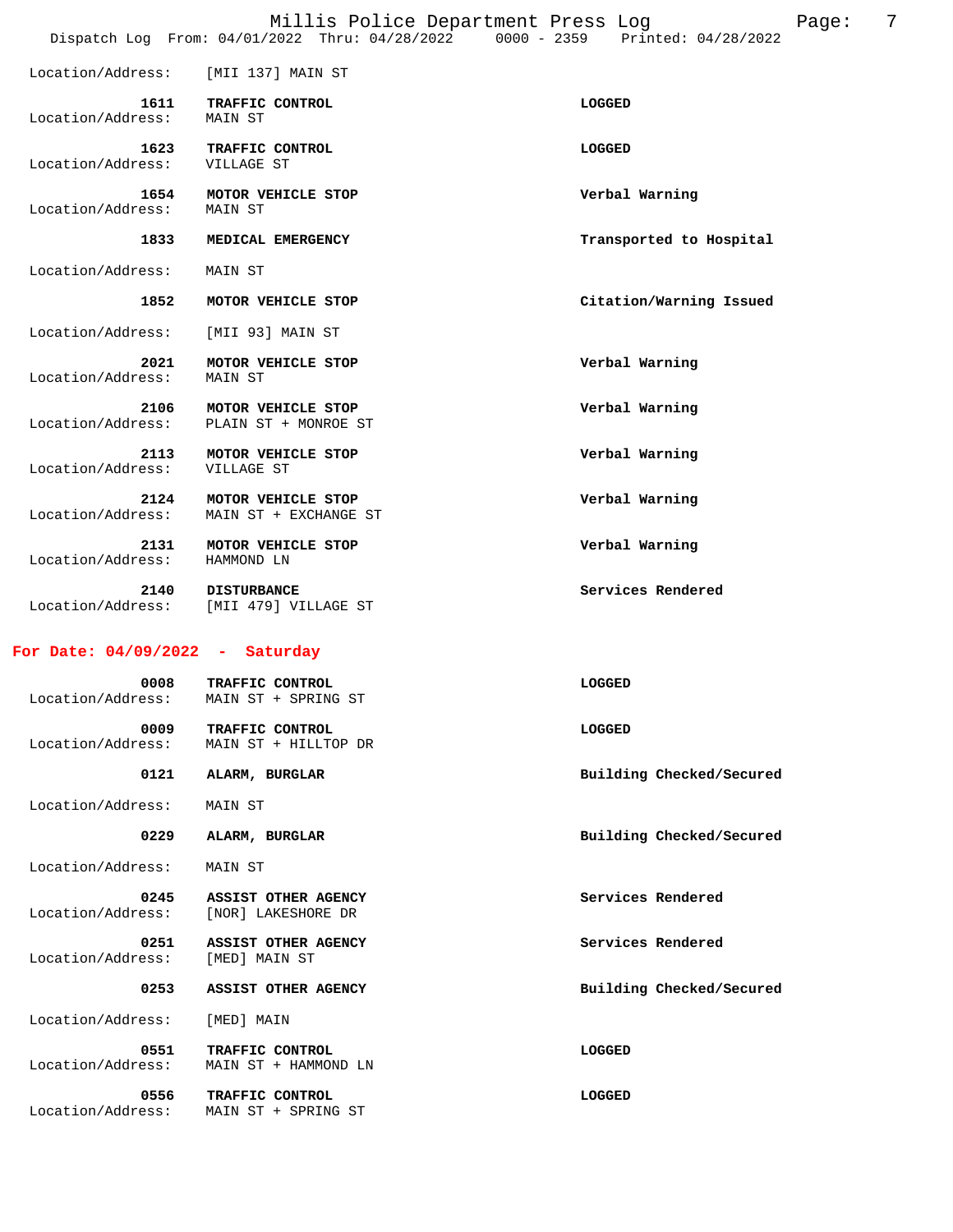$\begin{array}{cc} \text{Page:} & 8 \\ \text{B/2022} & \end{array}$ 

|                                             | Millis Police Department Press Log                             | Dispatch Log From: 04/01/2022 Thru: 04/28/2022 0000 - 2359 Printed: 04/28/2022 |
|---------------------------------------------|----------------------------------------------------------------|--------------------------------------------------------------------------------|
| 0800<br>Location/Address:                   | TRAFFIC CONTROL<br>MAIN ST + SPRING ST                         | LOGGED                                                                         |
|                                             | 0814 TRAFFIC CONTROL<br>Location/Address: MAIN ST + HAMMOND LN | LOGGED                                                                         |
| 0814<br>Location/Address:                   | <b>TRAFFIC CONTROL</b><br>MAIN ST + MILLISTON RD               | <b>LOGGED</b>                                                                  |
| 0950                                        | MEDICAL EMERGENCY                                              | Transported to Hospital                                                        |
| Location/Address:                           | ISLAND RD                                                      |                                                                                |
| 1018<br>Location/Address:                   | ALARM, BURGLAR<br>[MII 14] PLAIN ST                            | LOGGED                                                                         |
| 1037<br>Location/Address:                   | TRAFFIC CONTROL<br>MAIN ST + SPRING ST                         | LOGGED                                                                         |
| 1213<br>Location/Address:                   | <b>TRAFFIC CONTROL</b><br>MAIN ST + PARK RD                    | LOGGED                                                                         |
| 1326<br>Location/Address:                   | DISABLED MV<br>FARM ST + VILLAGE ST                            | Services Rendered                                                              |
| 1419<br>Location/Address:                   | <b>ASSIST OTHER AGENCY</b><br>[MED] MAIN ST                    | Services Rendered                                                              |
| 1536                                        | MOTOR VEHICLE STOP                                             | Citation/Warning Issued                                                        |
| Location/Address:                           | MAIN ST                                                        |                                                                                |
| 1555<br>Location/Address: [MII 130] MAIN ST | TRAFFIC CONTROL                                                | LOGGED                                                                         |
| 1613<br>Location/Address:                   | TRAFFIC CONTROL<br>[MII 32] MAIN ST                            | LOGGED                                                                         |
| 1629                                        | MEDICAL EMERGENCY                                              | Transported to Hospital                                                        |
| Location/Address: [MII 24] UNION ST         |                                                                |                                                                                |
| 1659<br>Location/Address:                   | TRAFFIC CONTROL<br>[MII 99] MAIN ST                            | LOGGED                                                                         |
| 1801<br>Location/Address:                   | MOTOR VEHICLE STOP<br>HIMELFARB ST                             | Verbal Warning                                                                 |
| 1953<br>Location/Address:                   | <b>TRAFFIC CONTROL</b><br>EXCHANGE ST + CEDAR SQ               | LOGGED                                                                         |

**2040** DISTURBANCE LOGGED

Location/Address: SPENCER ST

 **2359 TRAFFIC CONTROL LOGGED**  Location/Address: MAIN ST + EXCHANGE ST

### **For Date: 04/10/2022 - Sunday**

| 0005                      | TRAFFIC CONTROL                          | Citation/Warning Issued |
|---------------------------|------------------------------------------|-------------------------|
| Location/Address:         | [MII 99] MAIN ST                         |                         |
| 0026                      | MOTOR VEHICLE STOP                       | Citation/Warning Issued |
| Location/Address:         | MAIN ST + EXCHANGE ST                    |                         |
| 0154<br>Location/Address: | TRAFFIC CONTROL<br>MAIN ST + EXCHANGE ST | LOGGED                  |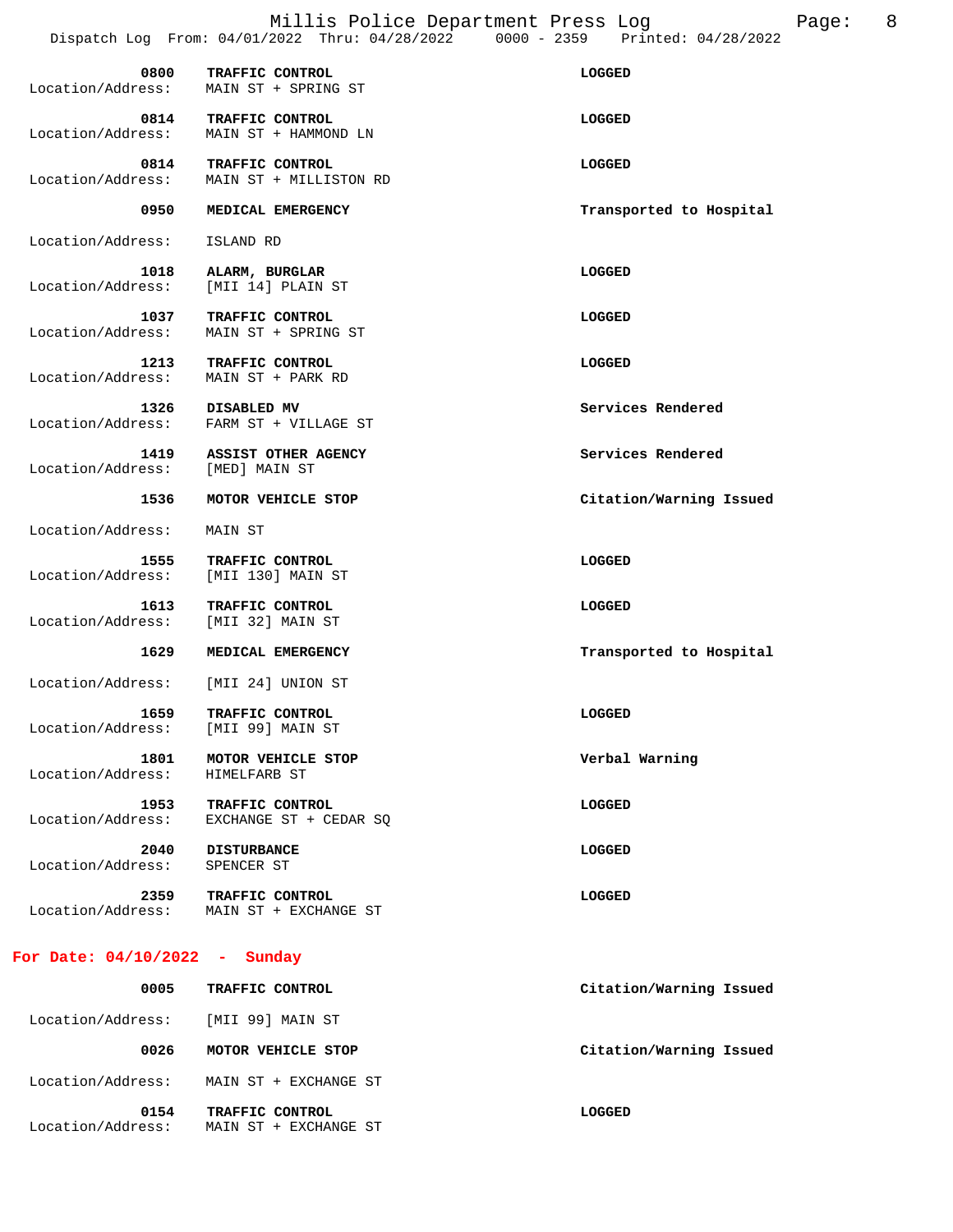0439 ASSIST OTHER AGENCY **Services Rendered Services** Rendered Location/Address: [MED] BARBAR  **0644 TRAFFIC CONTROL LOGGED**  Location/Address: MAIN ST + SPRING ST  **0811 TRAFFIC CONTROL LOGGED**  Location/Address: MAIN ST + HAMMOND LN  **0819 TRAFFIC CONTROL LOGGED**  Location/Address: MAIN ST  **0902 COMPLAINT LOGGED**  Location/Address: DOVER RD + BRIDGE ST  **1122 TRAFFIC CONTROL LOGGED**  Location/Address: MAIN ST + ADAMS ST  **1237 ASSIST CITIZEN Peace Restored**  Location/Address: [MII 137] MAIN ST  **1243 SUSPICIOUS ACTIVITY LOGGED**  Location/Address: [MII 54] EXCHANGE ST **1333 ASSIST CITIZEN** Peace Restored **1333** ASSIST CITIZEN **Peace Restored**  Location/Address: [MII 137] MAIN ST  **1501 MEDICAL EMERGENCY Transported to Hospital**  Location/Address: PLAIN ST  **1551 TRAFFIC CONTROL LOGGED**  Location/Address: VILLAGE ST + BLUEBERRY LN  **1621 TRAFFIC CONTROL LOGGED**  Location/Address: [MII 19] MAIN ST  **1700 TRAFFIC CONTROL LOGGED**  Location/Address: [MII 38] MAIN ST **1721 DISTURBANCE LOGGED**  Location/Address: [MII 156] EXCHANGE ST **1757 DISTURBANCE LOGGED**  Location/Address: DANIELS ST  **1805 DISTURBANCE De Escalated**  Location/Address: DANIELS ST  **1824 MOTOR VEHICLE STOP Verbal Warning**  Location/Address: DOVER RD + BRIDGE ST  **1935 MOTOR VEHICLE STOP Verbal Warning**  Location/Address:  **1954 MOTOR VEHICLE STOP Verbal Warning**  Location/Address: NORFOLK RD  **2020 TRAFFIC CONTROL CONTROL CONTROL CONTROL CONTROL**<br>
ress: MAIN ST Location/Address:  **2023 MISSING PERSON LOGGED**  Location/Address: PLAIN ST  **2134 MEDICAL EMERGENCY Services Rendered**  Location/Address: PINE VIEW

**For Date: 04/11/2022 - Monday**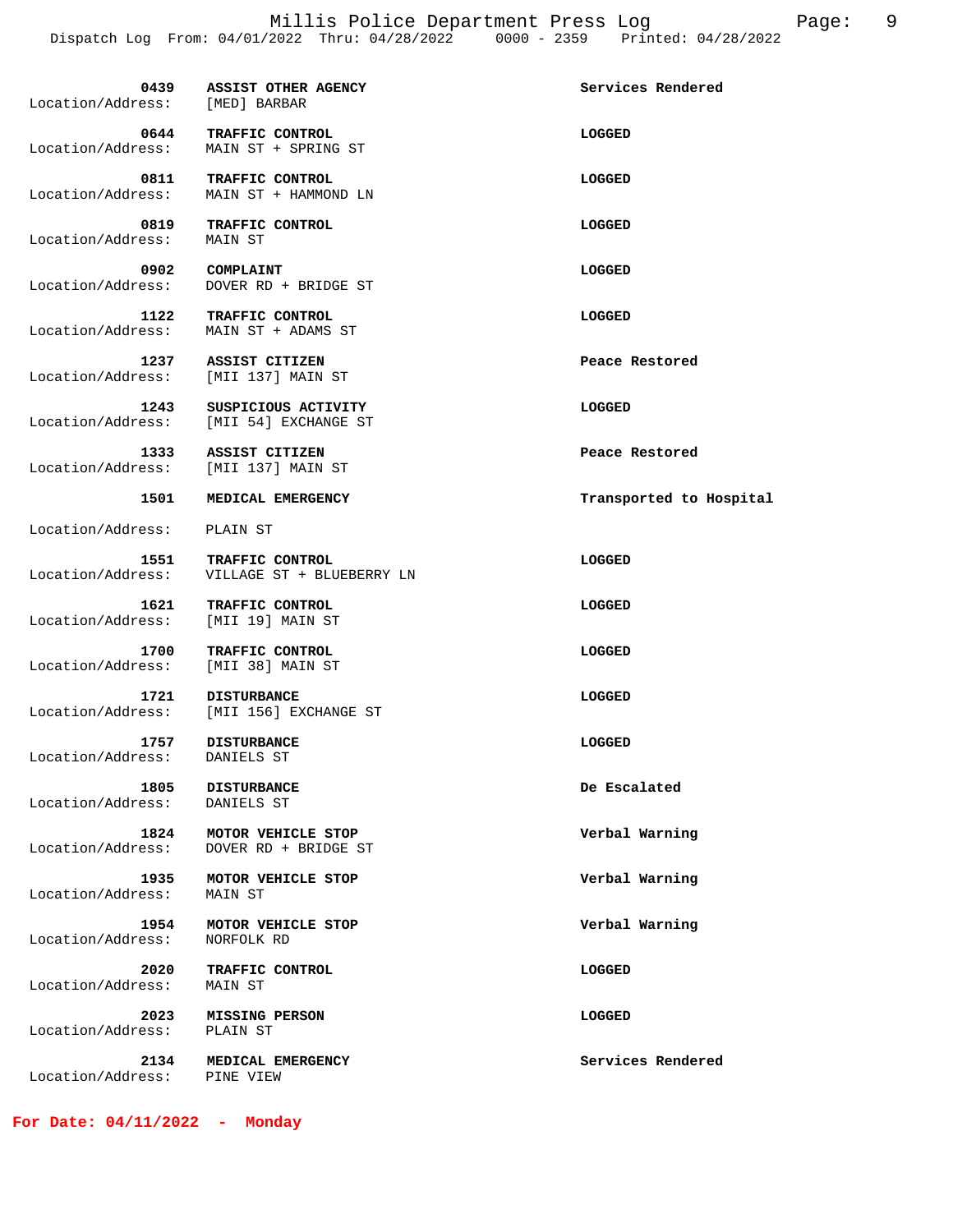Millis Police Department Press Log Fage: 10 Dispatch Log From: 04/01/2022 Thru: 04/28/2022 0000 - 2359 Printed: 04/28/2022

| 0009              | TRAFFIC CONTROL       | LOGGED |
|-------------------|-----------------------|--------|
| Location/Address: | MAIN ST + EXCHANGE ST |        |
| 0116              | TRAFFIC CONTROL       | LOGGED |
| Location/Address: | MAIN ST + PLAIN ST    |        |
| 0535              | TRAFFIC CONTROL       | LOGGED |
| Location/Address: | MAIN ST + PLAIN ST    |        |

 **0605 MOTOR VEHICLE STOP Verbal Warning**  Location/Address: MAIN ST + PARK RD

 **0608 TRAFFIC CONTROL**<br>
Location/Address: MAIN ST + HAMMOND LN MAIN ST + HAMMOND LN

 **0806 TRAFFIC CONTROL LOGGED**  Location/Address:

 **1153 FOUND/LOST PROPERTY LOGGED**  Location/Address:

 **1159 MEDICAL EMERGENCY LOGGED**  Location/Address: [MII 12] MAIN ST

 **1201 MOTOR VEHICLE STOP Citation/Warning Issued** 

Location/Address: MAIN ST

Location/Address: JAMESON DR

Location/Address: HIMELFARB ST + MYRTLE ST

Location/Address: EXCHANGE ST

Location/Address:

Location/Address: EXCHANGE ST

 **1255 MOTOR VEHICLE STOP Verbal Warning**  Location/Address: HIMELFARB ST + GRANITE DR

 **1311 MOTOR VEHICLE STOP Verbal Warning**  Location/Address: HIMELFARB ST + GRANITE DR

 **1347 MOTOR VEHICLE STOP Arrest(s) Made** 

 **1533 ASSIST CITIZEN LOGGED**  Location/Address: [MII 137] MAIN ST

**1553 MOTOR VEHICLE STOP 1553 MOTOR VEHICLE STOP Verbal Warning 160** MAIN ST + HAMMOND LN

 **1556 TRAFFIC CONTROL Verbal Warning**  Location/Address: MAIN ST + HAMMOND LN

 **1615 MOTOR VEHICLE STOP Verbal Warning**  Location/Address: [MII 38] MAIN ST

**1634 SUSPICIOUS ACTIVITY CONSUMING Reace Restored**<br> **EXCHANGE ST** 

 **1702 TRAFFIC CONTROL LOGGED**  Location/Address: [MII 18] EXCHANGE ST

 **1733 SUSPICIOUS ACTIVITY Peace Restored** 

1835 SUSPICIOUS ACTIVITY **Arrest(s)** Made Location/Address: [MII 156] EXCHANGE ST

 **2056 ASSIST CITIZEN Services Rendered**  Location/Address: [MII 137] MAIN ST

 **1228 ALARM, BURGLAR Building Checked/Secured** 

 **1245 TRAFFIC CONTROL LOGGED**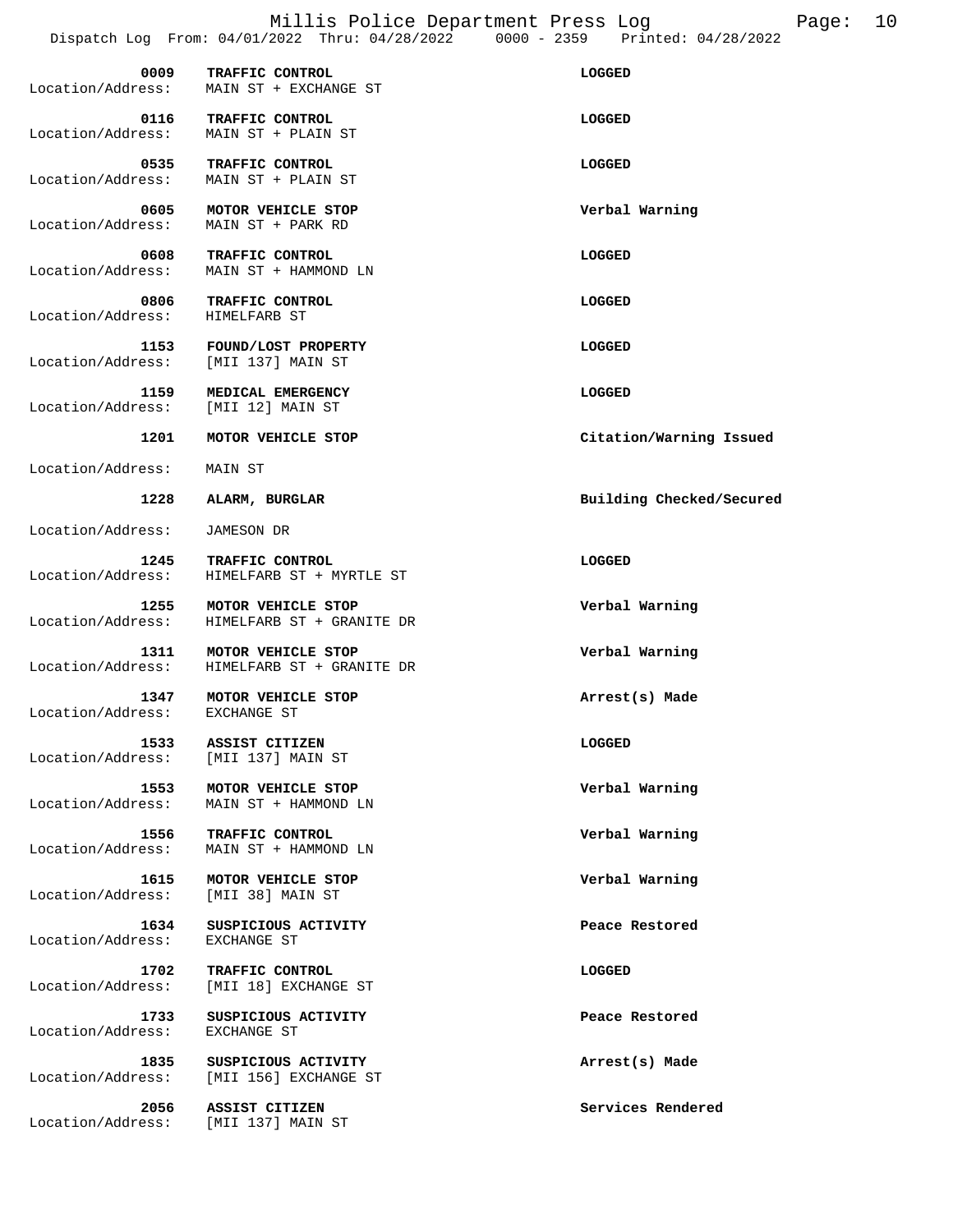| 2209<br>Location/Address:                   | SUSPICIOUS ACTIVITY<br>RIDGE ST                  | Peace Restored           |
|---------------------------------------------|--------------------------------------------------|--------------------------|
|                                             | 2322 ALARM, BURGLAR                              | Building Checked/Secured |
| Location/Address: [MII 14] PLAIN ST         |                                                  |                          |
| For Date: $04/12/2022$ - Tuesday            |                                                  |                          |
| 0002<br>Location/Address:                   | TRAFFIC CONTROL<br>MAIN ST + EXCHANGE ST         | LOGGED                   |
| 0014<br>Location/Address: [MII 137] MAIN ST | ASSIST CITIZEN                                   | LOGGED                   |
| 0055<br>Location/Address:                   | TRAFFIC CONTROL<br>MAIN ST + EXCHANGE ST         | LOGGED                   |
| 0056<br>Location/Address:                   | TRAFFIC CONTROL<br>MAIN ST + PLAIN ST            | LOGGED                   |
| 0446<br>Location/Address:                   | TRAFFIC CONTROL<br>MAIN ST + PLAIN ST            | LOGGED                   |
| 0609<br>Location/Address:                   | TRAFFIC CONTROL<br>MAIN ST + HAMMOND LN          | LOGGED                   |
| 0746<br>Location/Address:                   | TRAFFIC CONTROL<br>MAIN ST                       | LOGGED                   |
| 0759<br>Location/Address:                   | TRAFFIC CONTROL<br>MAIN ST + PARK RD             | LOGGED                   |
| 0835<br>Location/Address:                   | MOTOR VEHICLE STOP<br>[MII 11] MAIN ST           | Verbal Warning           |
| 0929<br>Location/Address:                   | MOTOR VEHICLE STOP<br>[MII 32] MAIN ST           | Verbal Warning           |
| 1003<br>Location/Address: [MII 137] MAIN ST | ASSIST CITIZEN                                   | LOGGED                   |
| 1132<br>Location/Address: [MII 37] MAIN ST  | MOTOR VEHICLE STOP                               | LOGGED                   |
| 1325<br>Location/Address:                   | TRAFFIC CONTROL<br>MAIN ST + WOODLAWN DR         | LOGGED                   |
| 1336<br>Location/Address:                   | TRAFFIC CONTROL<br>UNION ST + CURVE ST           | LOGGED                   |
| 1356                                        | MOTOR VEHICLE STOP                               | Verbal Warning           |
| Location/Address:<br>1619                   | [MII 93] MAIN ST<br>TRAFFIC CONTROL              | LOGGED                   |
| Location/Address:<br>1623                   | NORFOLK RD                                       |                          |
| Location/Address:                           | MOTOR VEHICLE STOP                               | Citation/Warning Issued  |
| 1629                                        | NORFOLK RD<br>TRAFFIC CONTROL                    | LOGGED                   |
| Location/Address:                           | VILLAGE ST + PINE HOUSE RD                       |                          |
| 1635<br>Location/Address:                   | MOTOR VEHICLE STOP<br>VILLAGE ST + APPLE ROCK RD | Verbal Warning           |
| 1651<br>Location/Address:                   | LARCENY / FORGERY / FRAUD<br>[MII 137] MAIN ST   | LOGGED                   |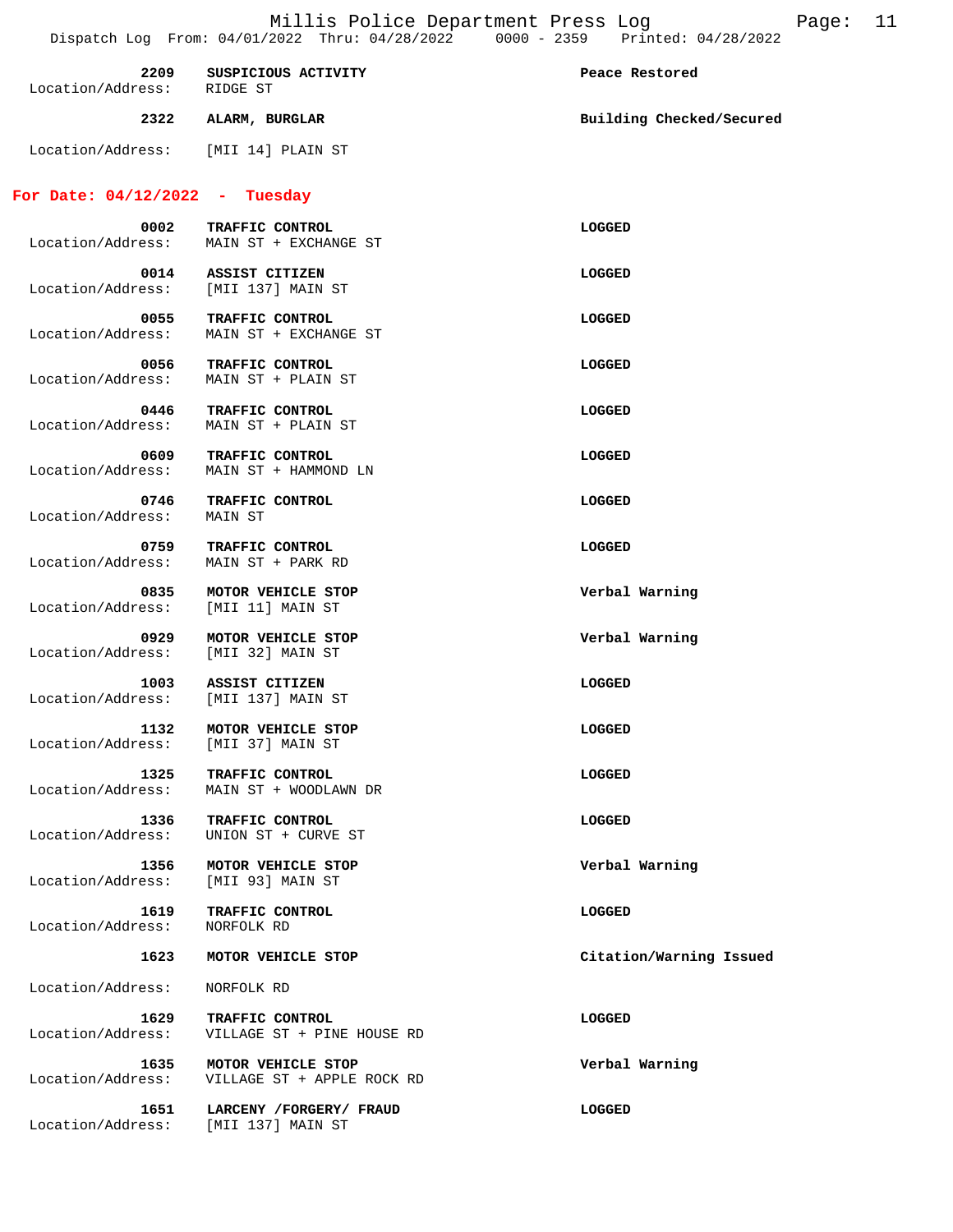Millis Police Department Press Log Page: 12 Dispatch Log From: 04/01/2022 Thru: 04/28/2022 0000 - 2359 Printed: 04/28/2022

| 1731<br>Location/Address: | TRAFFIC CONTROL<br>MAIN ST + MILLISTON RD        | LOGGED        |
|---------------------------|--------------------------------------------------|---------------|
| 1803<br>Location/Address: | TRAFFIC CONTROL<br>VILLAGE ST + PINE HOUSE RD    | LOGGED        |
| 1807<br>Location/Address: | MOTOR VEHICLE STOP<br>VILLAGE ST + APPLE ROCK RD | LOGGED        |
| 2309<br>Location/Address: | DISABLED MV<br>PLEASANT ST + BALTIMORE ST        | Vehicle Towed |

#### **For Date: 04/13/2022 - Wednesday**

Location/Address: DOVER RD

| Location/Address:                          | 0040 TRAFFIC CONTROL<br>MAIN ST + PLEASANT ST      | LOGGED                  |
|--------------------------------------------|----------------------------------------------------|-------------------------|
| 0047<br>Location/Address: [MII 31] MAIN ST | <b>TRAFFIC CONTROL</b>                             | LOGGED                  |
| 0533<br>Location/Address:                  | TRAFFIC CONTROL<br>MAIN ST + HAMMOND LN            | LOGGED                  |
| 0555<br>Location/Address:                  | TRAFFIC CONTROL<br>MAIN ST + PARK RD               | <b>LOGGED</b>           |
| 0717                                       | MEDICAL EMERGENCY                                  | Transported to Hospital |
| Location/Address:                          | VILLAGE ST                                         |                         |
| 0721<br>Location/Address:                  | LARCENY / FORGERY / FRAUD<br>[MII 137] MAIN ST     | LOGGED                  |
| 0756<br>Location/Address:                  | TRAFFIC CONTROL<br>MIDDLESEX ST                    | LOGGED                  |
| 0758<br>Location/Address:                  | TRAFFIC CONTROL<br>MAIN ST + PARK RD               | LOGGED                  |
| 0800<br>Location/Address:                  | MOTOR VEHICLE STOP<br>[MII 55] MAIN ST             | <b>LOGGED</b>           |
| Location/Address:                          | 0830 DISABLED MV<br>[MII 34] MAIN ST               | Could Not Locate        |
| 0839                                       | MOTOR VEHICLE STOP                                 | Citation/Warning Issued |
| Location/Address:                          | [MII 97] MAIN ST                                   |                         |
| 0848                                       | MOTOR VEHICLE STOP                                 | Citation/Warning Issued |
| Location/Address:                          | [MII 37] MAIN ST                                   |                         |
| 1224<br>Location/Address:                  | ASSIST CITIZEN<br>[MII 137] MAIN ST                | LOGGED                  |
|                                            | 1353 FIRE, BRUSH<br>Vicinity of: [MII 53] PLAIN ST | LOGGED                  |
| 1403<br>Location/Address:                  | MOTOR VEHICLE STOP<br>MAIN ST + PARK RD            | Verbal Warning          |
| 1406                                       | MOTOR VEHICLE STOP                                 | Citation/Warning Issued |
| Location/Address:                          | [MII 32] MAIN ST                                   |                         |

 **1607 TRAFFIC CONTROL LOGGED**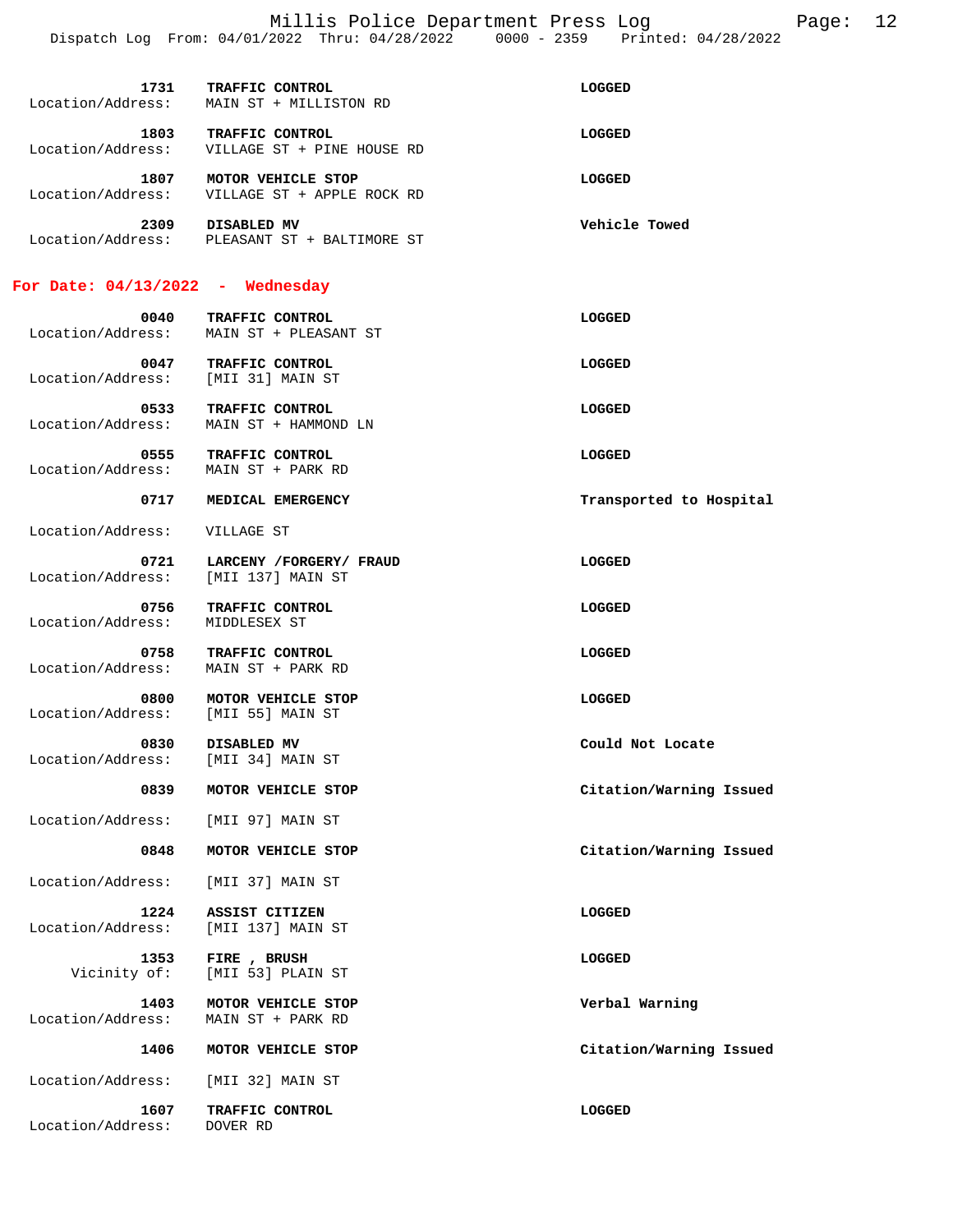Millis Police Department Press Log Page: 13 Dispatch Log From: 04/01/2022 Thru: 04/28/2022 0000 - 2359 Printed: 04/28/2022

| 1617<br>Location/Address: | TRAFFIC CONTROL<br>[MII 284] DOVER RD | LOGGED         |
|---------------------------|---------------------------------------|----------------|
| 1628<br>Location/Address: | TRAFFIC CONTROL<br>NORFOLK RD         | LOGGED         |
| 1637<br>Location/Address: | MOTOR VEHICLE STOP<br>VILLAGE ST      | Verbal Warning |
| 1649<br>Location/Address: | MOTOR VEHICLE STOP<br>NORFOLK RD      | Verbal Warning |

| Location/Address: | BRIDGE ST                 |        |
|-------------------|---------------------------|--------|
| 1737              | TRAFFIC CONTROL           | LOGGED |
| Location/Address: | MIDDLESEX ST + ORCHARD ST |        |

| 1948              | MEDICAL EMERGENCY | LOGGED |
|-------------------|-------------------|--------|
| Location/Address: | [MII 143] MAIN ST |        |

 **1658 MEDICAL EMERGENCY LOGGED** 

| 2001<br>Location/Address: | TRAFFIC CONTROL<br>[MII 109] MAIN ST  | LOGGED |
|---------------------------|---------------------------------------|--------|
| 2308<br>Location/Address: | TRAFFIC CONTROL<br>MAIN ST + PLAIN ST | LOGGED |
| 2327<br>Location/Address: | TRAFFIC CONTROL<br>MAIN ST + PLAIN ST | LOGGED |

| 2348              | <b>TRAFFIC CONTROL</b> | LOGGED |
|-------------------|------------------------|--------|
| Location/Address: | MAIN ST                |        |

### **For Date: 04/14/2022 - Thursday**

| 0429<br>Location/Address: | MEDICAL EMERGENCY<br><b>CURVE ST</b>            | NOTIFIED                |
|---------------------------|-------------------------------------------------|-------------------------|
| 0537<br>Location/Address: | TRAFFIC CONTROL<br>MAIN ST + HAMMOND LN         | LOGGED                  |
| 0558<br>Location/Address: | TRAFFIC CONTROL<br>EXCHANGE ST + CURVE ST       | LOGGED                  |
| 0818                      | MOTOR VEHICLE STOP                              | Citation/Warning Issued |
| Location/Address:         | PLAIN ST + SPRING ST                            |                         |
| 0825<br>Location/Address: | TRAFFIC CONTROL<br>PLEASANT ST                  | LOGGED                  |
| 0849<br>Location/Address: | TRAFFIC CONTROL<br>[MII 44] PLEASANT ST         | LOGGED                  |
| 0905<br>Location/Address: | MEDICAL EMERGENCY<br>[MII 221] STONEY BROOK DR  | LOGGED                  |
| 0933<br>Location/Address: | MOTOR VEHICLE STOP<br>PLEASANT ST               | Verbal Warning          |
| 1127<br>Location/Address: | MOTOR VEHICLE STOP<br>MIDDLESEX ST + ORCHARD ST | Verbal Warning          |
| 1139<br>Location/Address: | MEDICAL EMERGENCY<br>[MII 24] UNION ST          | LOGGED                  |
| 1608<br>Location/Address: | <b>DISTURBANCE</b><br>[MII 41] MAIN ST          | De Escalated            |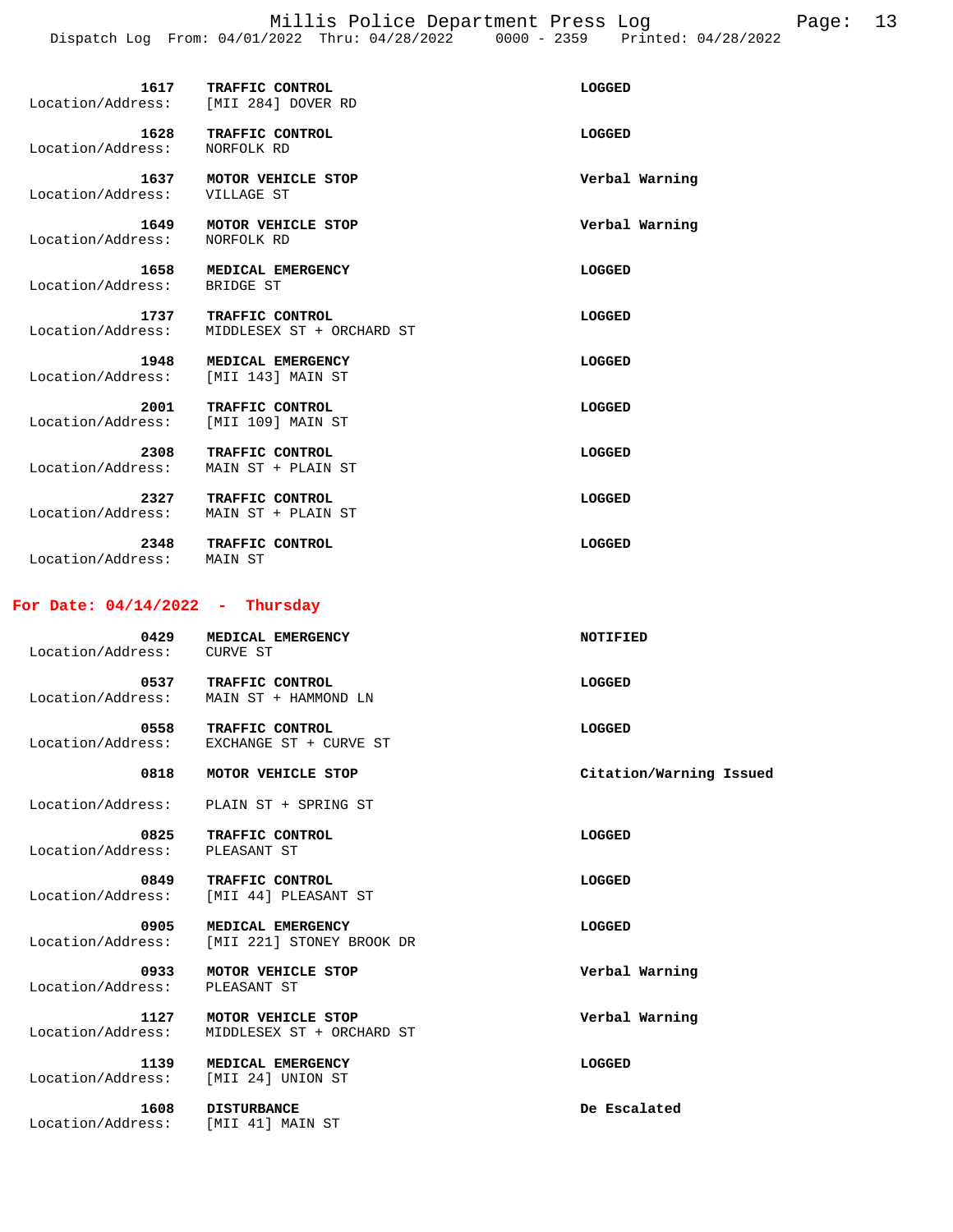Millis Police Department Press Log Page: 14 Dispatch Log From: 04/01/2022 Thru: 04/28/2022 0000 - 2359 Printed: 04/28/2022

| 1651<br>Location/Address: | TRAFFIC CONTROL<br>FARM ST + ACORN ST     | LOGGED            |
|---------------------------|-------------------------------------------|-------------------|
| 1652<br>Location/Address: | TRAFFIC CONTROL<br>[MII 54] EXCHANGE ST   | LOGGED            |
| 1714<br>Vicinity of:      | <b>DISTURBANCE</b><br>[MII 119] MAIN ST   | Could Not Locate  |
| 1725<br>Location/Address: | TRAFFIC CONTROL<br>MAIN ST                | LOGGED            |
| 1755<br>Location/Address: | MOTOR VEHICLE STOP<br>HIMELFARB ST        | Verbal Warning    |
| 2350<br>Location/Address: | TRAFFIC CONTROL<br>MAIN ST + SPRING ST    | LOGGED            |
| 2358<br>Location/Address: | ASSIST OTHER AGENCY<br>[MED] LAKESHORE DR | Services Rendered |

# **For Date: 04/15/2022 - Friday**

| 0023<br>Location/Address:                  | TRAFFIC CONTROL<br>MAIN ST                                       | LOGGED         |
|--------------------------------------------|------------------------------------------------------------------|----------------|
| 0631                                       | TRAFFIC CONTROL<br>Location/Address: MAIN ST + SPRING ST         | LOGGED         |
|                                            | 0804 TRAFFIC CONTROL<br>Location/Address: VILLAGE ST + SPRING ST | LOGGED         |
| 0847<br>Location/Address:                  | TRAFFIC CONTROL<br>MAIN ST + PLEASANT ST                         | LOGGED         |
| 0910<br>Location/Address:                  | MOTOR VEHICLE STOP<br>VILLAGE ST                                 | Verbal Warning |
| 0952<br>Location/Address:                  | MOTOR VEHICLE STOP<br>MIDDLESEX ST + ORCHARD ST                  | Verbal Warning |
| 1005<br>Location/Address: DOVER RD         | TRAFFIC CONTROL                                                  | LOGGED         |
| 1112<br>Location/Address:                  | TRAFFIC CONTROL<br>[MII 54] EXCHANGE ST                          | LOGGED         |
| 1252<br>Location/Address:                  | MEDICAL EMERGENCY<br>LANSING WAY                                 | LOGGED         |
| 1406<br>Location/Address: RYAN RD          | ALARM, BURGLAR                                                   | LOGGED         |
| Location/Address: [MII 14] PLAIN ST        | 1541 DISTURBANCE                                                 | LOGGED         |
| 1547<br>Location/Address:                  | MEDICAL EMERGENCY<br><b>BOGASTOW CIR</b>                         | LOGGED         |
| 1607<br>Location/Address:                  | TRAFFIC CONTROL<br>MAIN ST                                       | LOGGED         |
| 1626<br>Location/Address:                  | DISABLED MV<br>PLAIN ST + VILLAGE ST                             | LOGGED         |
| 1643<br>Location/Address: [MII 32] MAIN ST | TRAFFIC CONTROL                                                  | LOGGED         |
| 2141<br>Location/Address:                  | MOTOR VEHICLE STOP<br>[MII 32] MAIN ST                           | Verbal Warning |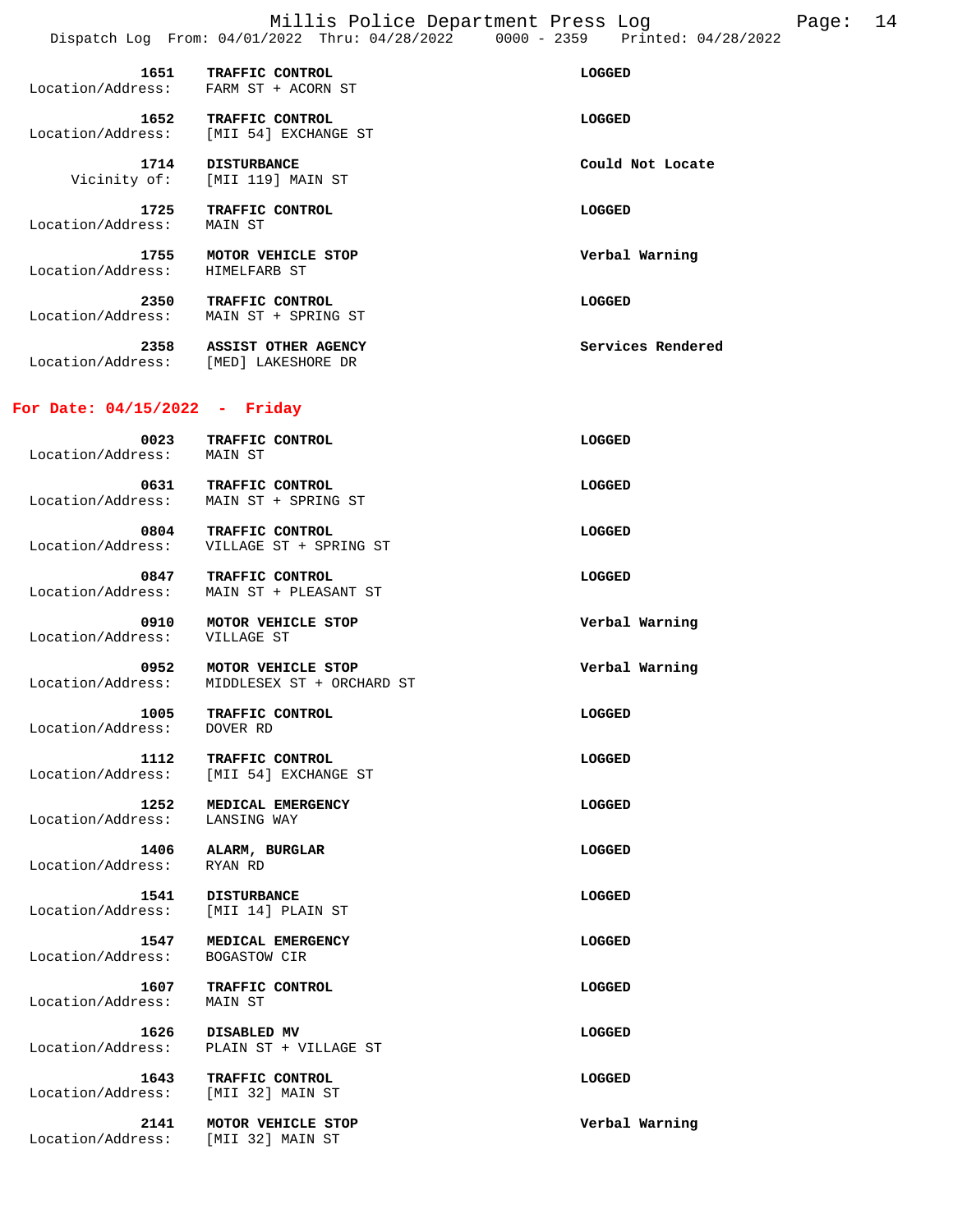| 2149<br>Location/Address: | MOTOR VEHICLE STOP<br>MAIN ST + VILLAGE ST  | Verbal Warning          |
|---------------------------|---------------------------------------------|-------------------------|
| 2316                      | MEDICAL EMERGENCY                           | Transported to Hospital |
| Location/Address:         | MEADOWBROOK                                 |                         |
| 2349<br>Location/Address: | TRAFFIC CONTROL<br>+ EXCHANGE ST<br>MAIN ST | LOGGED                  |

# **For Date: 04/16/2022 - Saturday**

| 0017                      | TRAFFIC CONTROL                                | <b>LOGGED</b>            |
|---------------------------|------------------------------------------------|--------------------------|
| Location/Address:         | MAIN ST                                        |                          |
| 0024                      | MOTOR VEHICLE STOP                             | Citation/Warning Issued  |
| Location/Address:         | VILLAGE ST + SPRING ST                         |                          |
| 0048                      | ALARM, BURGLAR                                 | Building Checked/Secured |
| Location/Address:         | [MII 57] MAIN ST                               |                          |
| 0102<br>Location/Address: | MOTOR VEHICLE STOP<br>VILLAGE ST               | Verbal Warning           |
| 0120<br>Location/Address: | MOTOR VEHICLE STOP<br>MAIN ST + AUBURN RD      | Verbal Warning           |
| 0306<br>Location/Address: | COMPLAINT<br>[MII 137] MAIN ST                 | LOGGED                   |
| 0537<br>Location/Address: | TRAFFIC CONTROL<br>MAIN ST + HAMMOND LN        | LOGGED                   |
| 0544<br>Location/Address: | TRAFFIC CONTROL<br>MAIN ST + SPRING ST         | <b>LOGGED</b>            |
| 0815<br>Location/Address: | TRAFFIC CONTROL<br>MAIN ST                     | LOGGED                   |
| 1009<br>Location/Address: | TRAFFIC CONTROL<br>PLEASANT ST                 | LOGGED                   |
| 1159<br>Location/Address: | LARCENY /FORGERY/ FRAUD<br>[MII 137] MAIN ST   | LOGGED                   |
| 1620<br>Location/Address: | TRAFFIC CONTROL<br>[MII 18] EXCHANGE ST        | LOGGED                   |
| 1638<br>Location/Address: | MOTOR VEHICLE STOP<br>ORCHARD ST + FRONTIER LN | Verbal Warning           |
| 1710<br>Location/Address: | ALARM, BURGLAR<br>ORCHARD ST                   | LOGGED                   |
| 1947<br>Location/Address: | MOTOR VEHICLE STOP<br>[MII 143] MAIN ST        | Verbal Warning           |
| 2349<br>Location/Address: | TRAFFIC CONTROL<br>MAIN ST + EXCHANGE ST       | LOGGED                   |

## **For Date: 04/17/2022 - Sunday**

| 0221              | ASSIST CITIZEN | LOGGED |
|-------------------|----------------|--------|
| Location/Address: | BULLARD LN     |        |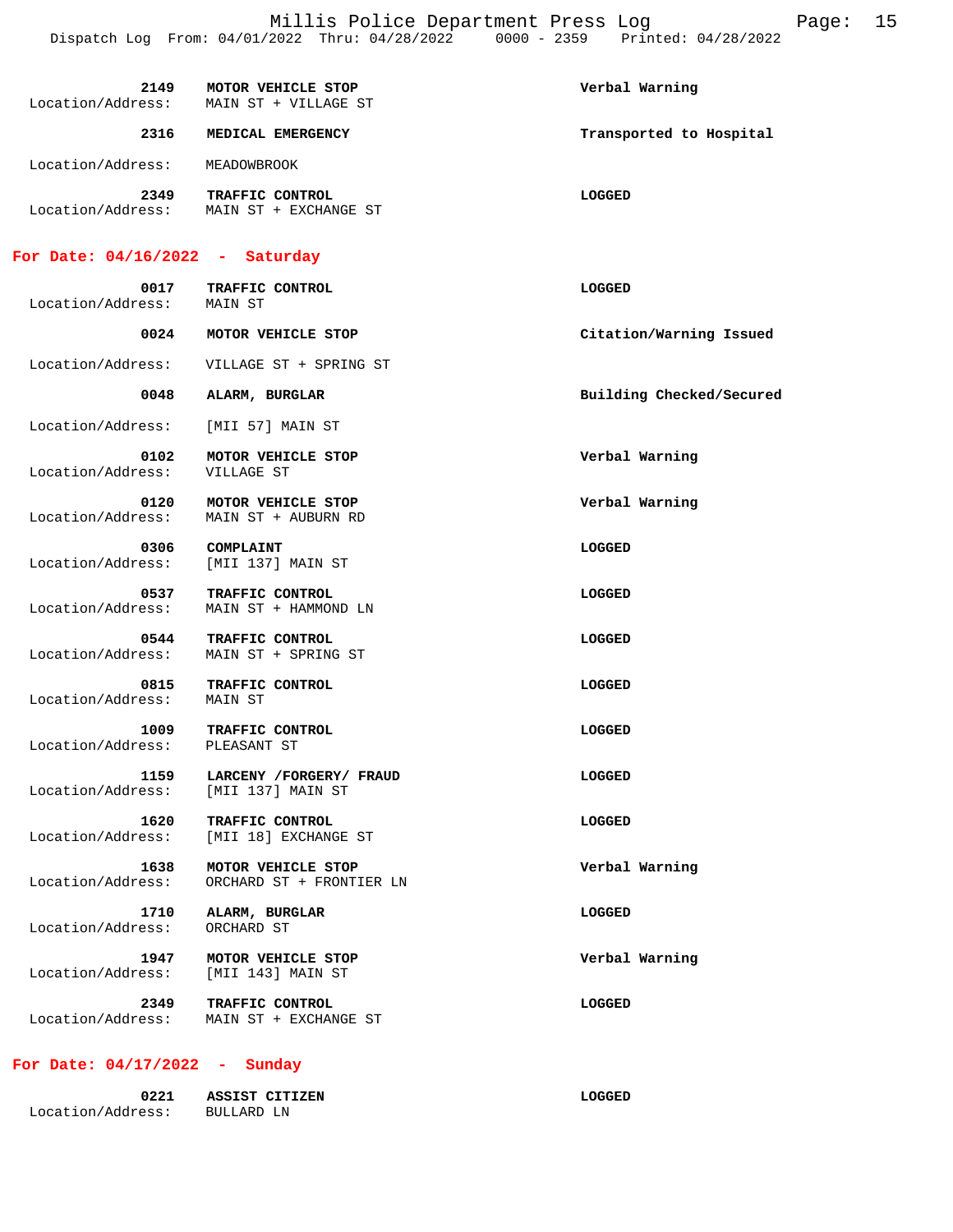| 0553<br>Location/Address: | TRAFFIC CONTROL<br>MAIN ST + SPRING ST                         | LOGGED                  |
|---------------------------|----------------------------------------------------------------|-------------------------|
| 0718                      | MEDICAL EMERGENCY                                              | Transported to Hospital |
| Location/Address:         | UNION ST                                                       |                         |
| 0816<br>Location/Address: | TRAFFIC CONTROL<br>[MII 18] EXCHANGE ST                        | LOGGED                  |
| 0836<br>Location/Address: | TRAFFIC CONTROL<br>[MII 57] MAIN ST                            | LOGGED                  |
| 0839<br>Location/Address: | MOTOR VEHICLE STOP<br>EXCHANGE ST                              | Verbal Warning          |
| 1345<br>Location/Address: | <b>DISTURBANCE</b><br>[MII 156] EXCHANGE ST                    | LOGGED                  |
| 2001<br>Location/Address: | TRAFFIC CONTROL<br>[MII 130] MAIN ST                           | LOGGED                  |
| 2041                      | MOTOR VEHICLE STOP                                             | Citation/Warning Issued |
| Location/Address:         | MAIN ST                                                        |                         |
| 2107<br>Location/Address: | MOTOR VEHICLE STOP<br>VILLAGE ST                               | Verbal Warning          |
| 2122<br>Location/Address: | TRAFFIC CONTROL<br>MAIN ST                                     | LOGGED                  |
| 2153                      | MOTOR VEHICLE STOP                                             | Citation/Warning Issued |
| Location/Address:         | MAIN ST                                                        |                         |
| 2309<br>Location/Address: | TRAFFIC CONTROL<br>MAIN ST                                     | LOGGED                  |
| 2332<br>Location/Address: | TRAFFIC CONTROL<br>EXCHANGE ST + CURVE ST                      | LOGGED                  |
| 2345<br>Location/Address: | MOTOR VEHICLE STOP<br>EXCHANGE ST + CURVE ST                   | Verbal Warning          |
| 2358                      | MOTOR VEHICLE STOP<br>Location/Address: PLAIN ST + LAVENDER ST | Verbal Warning          |

# 0558 TRAFFIC CONTROL **CONTROL CONTROL**  Location/Address: MAIN ST + PLAIN ST 0628 TRAFFIC CONTROL **CONTROL CONTROL**  Location/Address: MAIN ST + SPRING ST 0818 TRAFFIC CONTROL **CONTROL CONTROL**  Location/Address: MAIN ST + SPRING ST  **1023 TRAFFIC CONTROL LOGGED**  Location/Address: [MII 130] MAIN ST  **1217 TRAFFIC CONTROL LOGGED**  Location/Address: MAIN ST + SPRING ST  **1626 TRAFFIC CONTROL LOGGED**  Location/Address: VILLAGE ST + PINE VIEW  **1644 MOTOR VEHICLE STOP Citation/Warning Issued**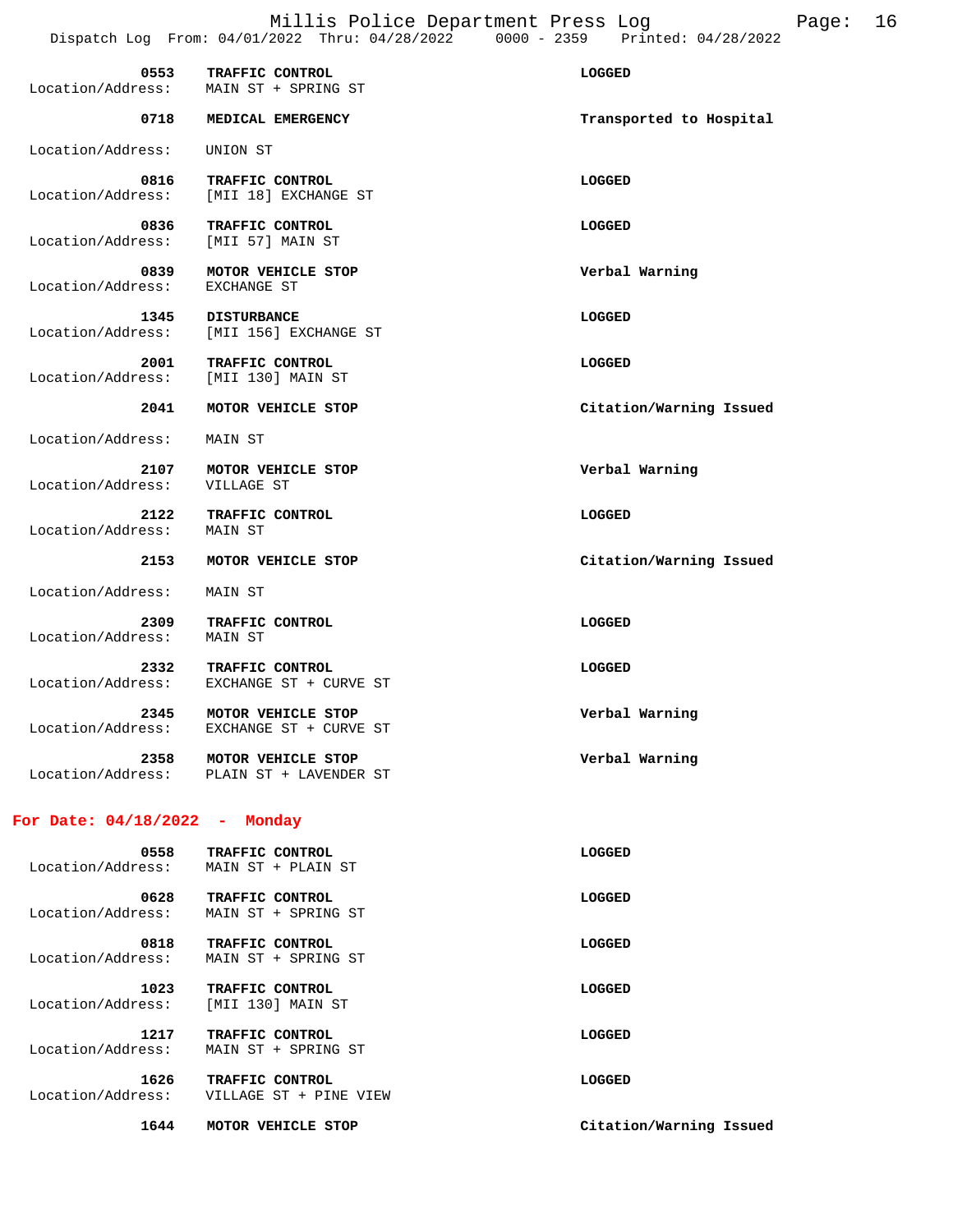| 2258                      | MEDICAL EMERGENCY                     | Transported to Hospital |
|---------------------------|---------------------------------------|-------------------------|
| 1950<br>Location/Address: | DISABLED MV<br>MAIN ST + PLEASANT ST  | LOGGED                  |
| 1810<br>Location/Address: | TRAFFIC CONTROL<br>FARM ST + CEDAR ST | LOGGED                  |
| 1806<br>Location/Address: | TRAFFIC CONTROL<br>MAIN ST            | LOGGED                  |
| 1800<br>Location/Address: | TRAFFIC CONTROL<br>MAIN ST            | LOGGED                  |
| Location/Address:         | VILLAGE ST + BLUEBERRY LN             |                         |

Location/Address: PLEASANT ST

# **For Date: 04/19/2022 - Tuesday**

| 0026<br>Location/Address: | TRAFFIC CONTROL<br>MAIN ST + HAMMOND LN        | LOGGED                   |
|---------------------------|------------------------------------------------|--------------------------|
| 0058<br>Location/Address: | TRAFFIC CONTROL<br>[MII 32] MAIN ST            | LOGGED                   |
| 0539<br>Location/Address: | TRAFFIC CONTROL<br>MAIN ST + PARK RD           | LOGGED                   |
| 0542<br>Location/Address: | TRAFFIC CONTROL<br>MAIN ST + HAMMOND LN        | LOGGED                   |
| 0828<br>Location/Address: | TRAFFIC CONTROL<br>MAIN ST + HAMMOND LN        | LOGGED                   |
| 0839                      | ALARM, BURGLAR                                 | Building Checked/Secured |
| Location/Address:         | GLEN ELLEN BLVD                                |                          |
| 1034<br>Location/Address: | <b>DISTURBANCE</b><br>[MII 24] UNION ST        | LOGGED                   |
| 1053<br>Location/Address: | ASSIST CITIZEN<br>[MII 137] MAIN ST            | LOGGED                   |
| 1443                      | ALARM, BURGLAR                                 | Building Checked/Secured |
| Location/Address:         | GLENN ELLEN BLVD                               |                          |
| Location/Address:         | 1527 TRAFFIC CONTROL<br>MAIN ST + MILLISTON RD | LOGGED                   |
| 1533<br>Location/Address: | TRAFFIC CONTROL<br>MIDDLESEX ST                | LOGGED                   |
| 1549<br>Location/Address: | MOTOR VEHICLE STOP<br>MIDDLESEX ST + RIDGE ST  | Verbal Warning           |
| 1556<br>Location/Address: | TRAFFIC CONTROL<br>FARM ST + ACORN ST          | LOGGED                   |
| 2109<br>Location/Address: | TRAFFIC CONTROL<br>[MII 104] MAIN ST           | LOGGED                   |
| 2126<br>Location/Address: | <b>DISTURBANCE</b><br>STONEY BROOK DR          | De Escalated             |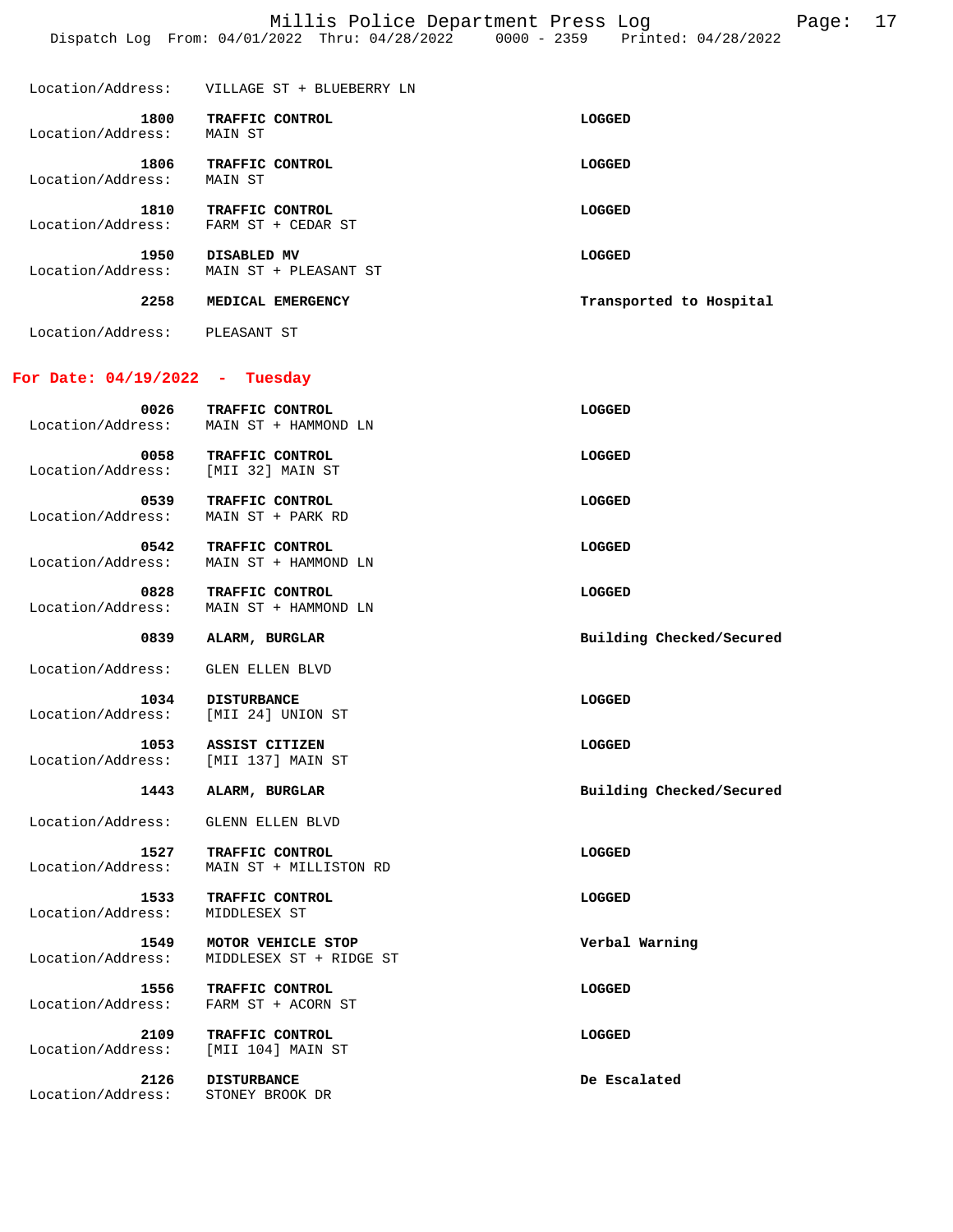Millis Police Department Press Log Page: 18 Dispatch Log From: 04/01/2022 Thru: 04/28/2022 0000 - 2359 Printed: 04/28/2022

| For Date: $04/20/2022$ - Wednesday   |                                                |                         |
|--------------------------------------|------------------------------------------------|-------------------------|
| 0005<br>Location/Address:            | TRAFFIC CONTROL<br>[MII 101] MAIN ST           | LOGGED                  |
| 0013<br>Location/Address:            | TRAFFIC CONTROL<br>MAIN ST                     | LOGGED                  |
| 0406                                 | MEDICAL EMERGENCY                              | Transported to Hospital |
| Location/Address:                    | VILLAGE ST                                     |                         |
| 0536<br>Location/Address:            | TRAFFIC CONTROL<br>MAIN ST + HAMMOND LN        | LOGGED                  |
| 0547<br>Location/Address:            | TRAFFIC CONTROL<br>[MII 11] MAIN ST            | <b>LOGGED</b>           |
| 0759<br>Location/Address:            | TRAFFIC CONTROL<br>MIDDLESEX ST                | LOGGED                  |
| 0808<br>Location/Address:            | MOTOR VEHICLE STOP<br>EXCHANGE ST + ORCHARD ST | Verbal Warning          |
| 0832                                 | MOTOR VEHICLE STOP                             | Citation/Warning Issued |
| Location/Address:                    | BROOKVIEW RD + MIDDLESEX ST                    |                         |
| 1027<br>Location/Address:            | MOTOR VEHICLE STOP<br>VILLAGE ST               | Verbal Warning          |
| 1313<br>Location/Address:            | FIRE, MASTER BOX<br>[MII 32] MAIN ST           | LOGGED                  |
| 1607<br>Location/Address:            | TRAFFIC CONTROL<br>[MII 32] MAIN ST            | <b>LOGGED</b>           |
| 1819<br>Location/Address:            | TRAFFIC CONTROL<br>MAIN ST                     | LOGGED                  |
| 1837<br>Location/Address:            | SUSPICIOUS ACTIVITY<br>FARM ST                 | LOGGED                  |
| 2116<br>Location/Address:            | <b>DISTURBANCE</b><br>KEY ST                   | De Escalated            |
| 2157<br>Location/Address: DANIELS ST | MEDICAL EMERGENCY                              | Services Rendered       |
| For Date: $04/21/2022 - Thursday$    |                                                |                         |
| 0042                                 | MEDICAL EMERGENCY                              | Transported to Hospital |
| Location/Address:                    | MIDDLESEX ST                                   |                         |
| 0435                                 | MEDICAL EMERGENCY                              | Transported to Hospital |
| Location/Address:                    | DOVER RD                                       |                         |
| 0451<br>Location/Address:            | TRAFFIC CONTROL<br>MAIN ST + SPRING ST         | LOGGED                  |
| 0537<br>Location/Address:            | TRAFFIC CONTROL<br>MAIN ST + HAMMOND LN        | LOGGED                  |
| 0731                                 | MEDICAL EMERGENCY                              | Transported to Hospital |
| Location/Address:                    | LANSING WAY                                    |                         |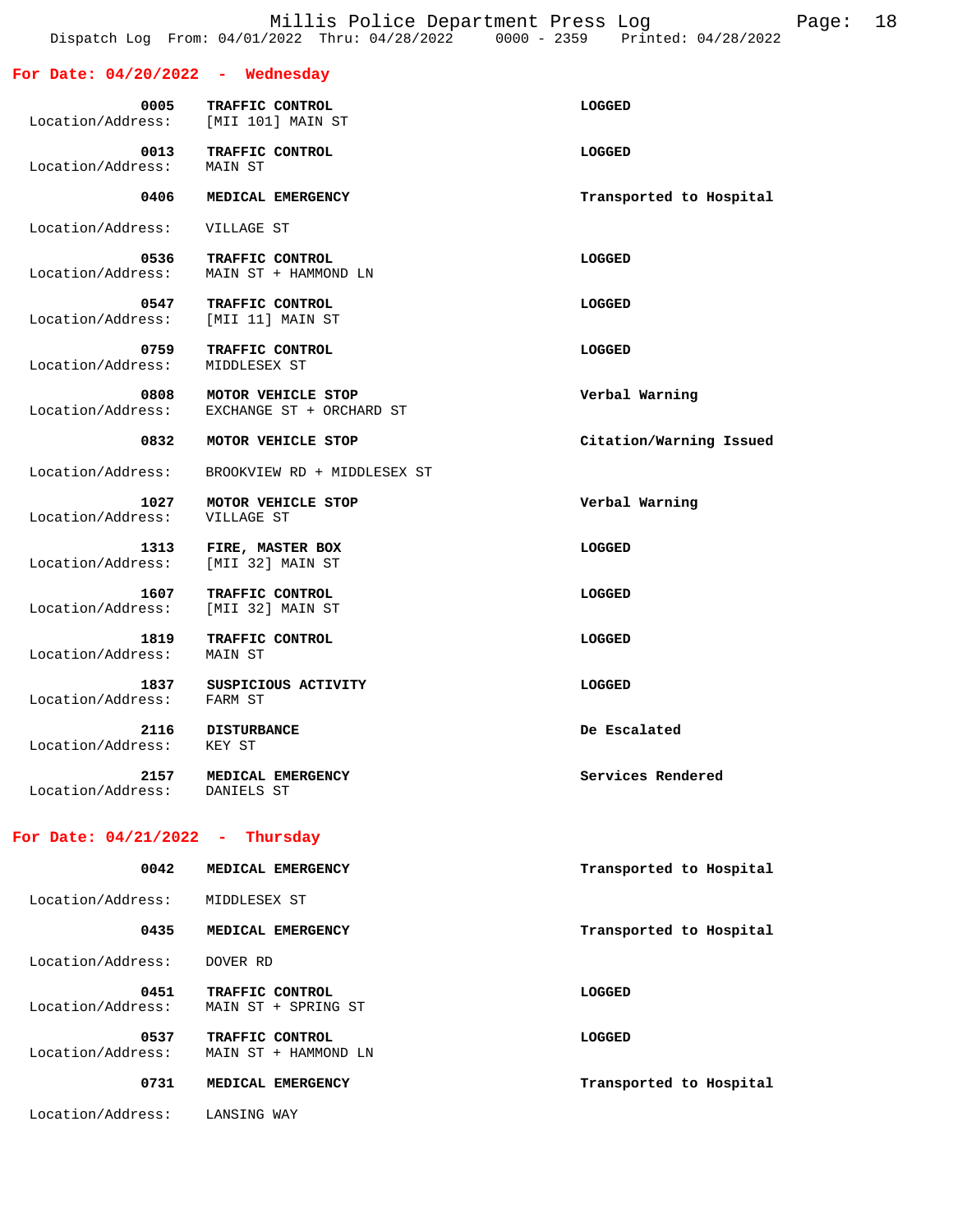|                           | Dispatch Log From: 04/01/2022 Thru: 04/28/2022             | $0000 - 2359$<br>Printed: 04/28/2022 |
|---------------------------|------------------------------------------------------------|--------------------------------------|
| 0823<br>Location/Address: | TRAFFIC CONTROL<br>MAIN ST + WOODLAWN DR                   | <b>LOGGED</b>                        |
| 0841<br>Location/Address: | MOTOR VEHICLE STOP<br>MAIN ST                              | Verbal Warning                       |
| 0851<br>Location/Address: | <b>TRAFFIC CONTROL</b><br>PLAIN ST + CRYSTAL LN            | <b>LOGGED</b>                        |
| 0947<br>Location/Address: | TRAFFIC CONTROL<br>MAIN ST                                 | LOGGED                               |
| 1135<br>Location/Address: | MOTOR VEHICLE STOP<br>PLEASANT ST                          | Verbal Warning                       |
| 1148                      | ALARM, BURGLAR                                             | Building Checked/Secured             |
| Location/Address:         | GLEN ELLEN BLVD                                            |                                      |
| 1253<br>Location/Address: | TRAFFIC CONTROL<br>MAIN ST + PLEASANT ST                   | LOGGED                               |
| 1258<br>Location/Address: | TRAFFIC CONTROL<br>VILLAGE ST + PLAIN ST                   | LOGGED                               |
| 1404<br>Location/Address: | MOTOR VEHICLE STOP<br>[MII 30] MILLISTON RD                | Verbal Warning                       |
| 1634<br>Location/Address: | TRAFFIC CONTROL<br>PLEASANT ST                             | LOGGED                               |
| 1650<br>Location/Address: | MOTOR VEHICLE STOP<br>PLEASANT ST                          | Verbal Warning                       |
| 1659                      | FOUND/LOST PROPERTY<br>Location/Address: [MII 137] MAIN ST | LOGGED                               |
| 1717<br>Location/Address: | TRAFFIC CONTROL<br>MAIN ST                                 | LOGGED                               |
| 1747<br>Location/Address: | TRAFFIC CONTROL<br>MAIN ST                                 | LOGGED                               |
| 1821<br>Location/Address: | DISABLED MV<br>[MII 31] MAIN ST                            | Services Rendered                    |
| 1833<br>Location/Address: | <b>DISTURBANCE</b><br>EXCHANGE ST                          | <b>LOGGED</b>                        |
| 2044<br>Location/Address: | TRAFFIC CONTROL<br>VILLAGE ST + BLUEBERRY LN               | <b>LOGGED</b>                        |
| 2332<br>Location/Address: | TRAFFIC CONTROL<br>MAIN ST + EXCHANGE ST                   | <b>LOGGED</b>                        |
|                           |                                                            |                                      |

# **For Date: 04/22/2022 - Friday**

| 0028<br>Location/Address: | TRAFFIC CONTROL<br>[MII 32] MAIN ST                   | LOGGED |
|---------------------------|-------------------------------------------------------|--------|
| 0544<br>Location/Address: | TRAFFIC CONTROL<br>MAIN ST + HAMMOND LN               | LOGGED |
| 0636<br>Location/Address: | TRAFFIC CONTROL<br>MAIN ST + SPRING ST                | LOGGED |
| 0754<br>Location/Address: | TRAFFIC CONTROL<br>ST.<br>+ CURVE ST<br><b>IINTON</b> | LOGGED |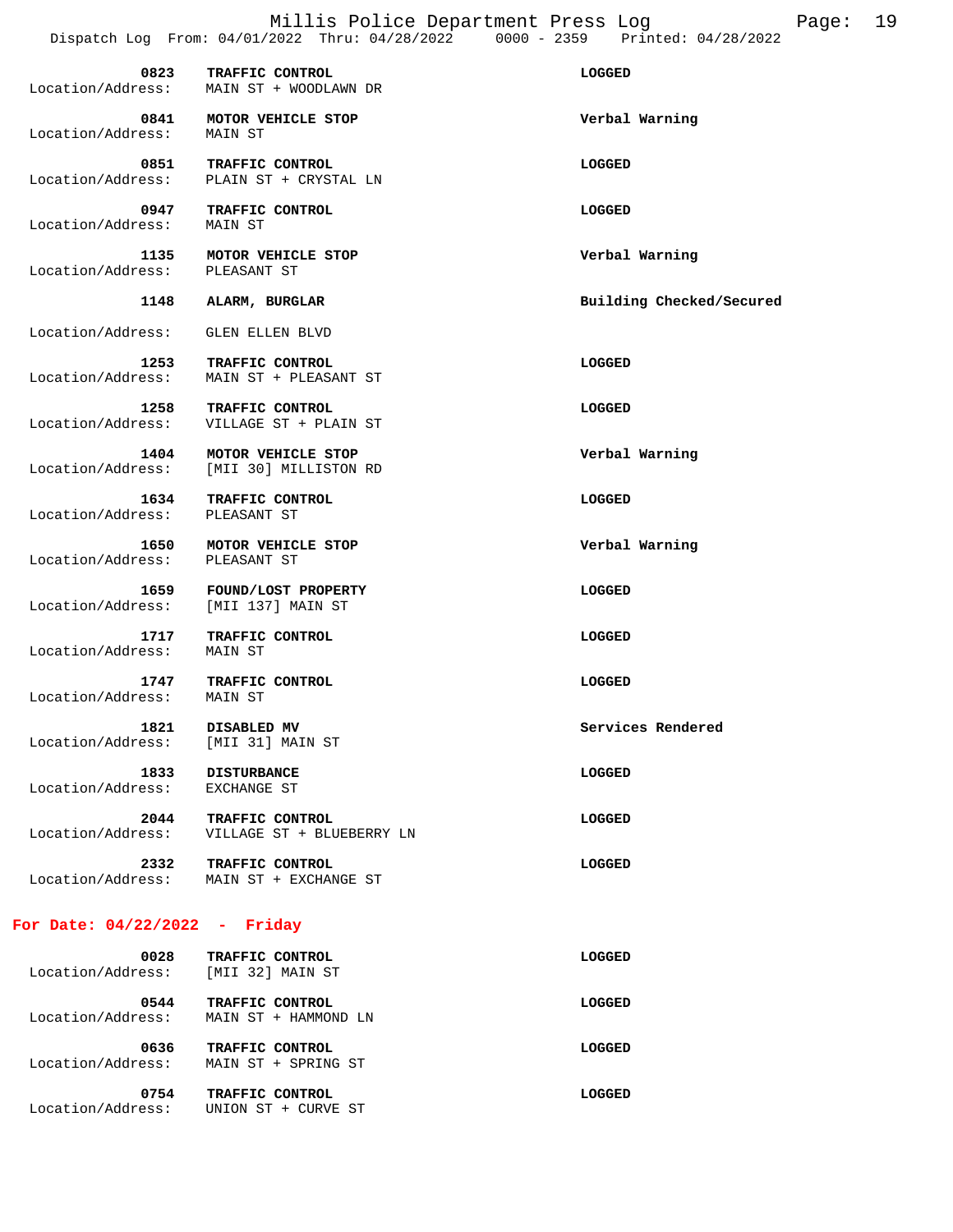Millis Police Department Press Log Page: 20 Dispatch Log From: 04/01/2022 Thru: 04/28/2022 0000 - 2359 Printed: 04/28/2022

| 0801<br>Location/Address:                   | TRAFFIC CONTROL<br>[MII 57] MAIN ST           | LOGGED                   |
|---------------------------------------------|-----------------------------------------------|--------------------------|
| 0818<br>Location/Address:                   | TRAFFIC CONTROL<br>MAIN ST + WOODLAWN DR      | LOGGED                   |
| 0826<br>Location/Address:                   | MOTOR VEHICLE STOP<br>[MII 31] MAIN ST        | Verbal Warning           |
| 0830<br>Location/Address:                   | MOTOR VEHICLE STOP<br>[MII 71] MAIN ST        | Verbal Warning           |
| 0851<br>Location/Address:                   | MOTOR VEHICLE STOP<br>UNION ST                | LOGGED                   |
| 0926<br>Location/Address:                   | MOTOR VEHICLE STOP<br>MYRTLE ST + GRANITE DR  | Verbal Warning           |
| 0945                                        | ALARM, BURGLAR                                | Building Checked/Secured |
| Location/Address:                           | GLEN ELLEN BLVD                               |                          |
| 1037<br>Location/Address:                   | MEDICAL EMERGENCY<br>ROSE RD                  | LOGGED                   |
| 1220<br>Location/Address:                   | TRAFFIC CONTROL<br>ORCHARD ST + BOGASTOW CIR  | LOGGED                   |
| 1257<br>Location/Address:                   | TRAFFIC CONTROL<br>MAIN ST + HAMMOND LN       | LOGGED                   |
| 1334<br>Location/Address:                   | MEDICAL EMERGENCY<br>MYRTLE ST                | LOGGED                   |
| 1356<br>Location/Address:                   | MEDICAL EMERGENCY<br>CRESTVIEW DR             | Services Rendered        |
| 1558<br>Location/Address: [MII 137] MAIN ST | ASSIST CITIZEN                                | LOGGED                   |
| 1615<br>Location/Address:                   | TRAFFIC CONTROL<br>VILLAGE ST + BLUEBERRY LN  | LOGGED                   |
| 1648                                        | MEDICAL EMERGENCY                             | Transported to Hospital  |
| Location/Address:                           | CRESTVIEW DR                                  |                          |
| 1653<br>Location/Address:                   | MOTOR VEHICLE STOP<br>MAIN ST                 | Verbal Warning           |
| 1657<br>Location/Address:                   | TRAFFIC CONTROL<br>[MII 38] MAIN ST           | LOGGED                   |
| 1814<br>Location/Address:                   | MOTOR VEHICLE STOP<br>MAIN ST                 | Verbal Warning           |
| 2008<br>Location/Address:                   | ASSIST OTHER AGENCY<br>[MDF] TOWN OF MEDFIELD | LOGGED                   |
| 2011<br>Location/Address:                   | ASSIST OTHER AGENCY<br>[MDF] KENNEY RD        | Services Rendered        |
| 2225<br>Location/Address:                   | SUSPICIOUS ACTIVITY<br>BALTIMORE ST           | Services Rendered        |
| 2304                                        | MEDICAL EMERGENCY                             | Transported to Hospital  |
| Location/Address:                           | PLAIN ST                                      |                          |
|                                             |                                               |                          |
| 2312<br>Location/Address:                   | TRAFFIC CONTROL<br>PLAIN ST + EXCHANGE ST     | LOGGED                   |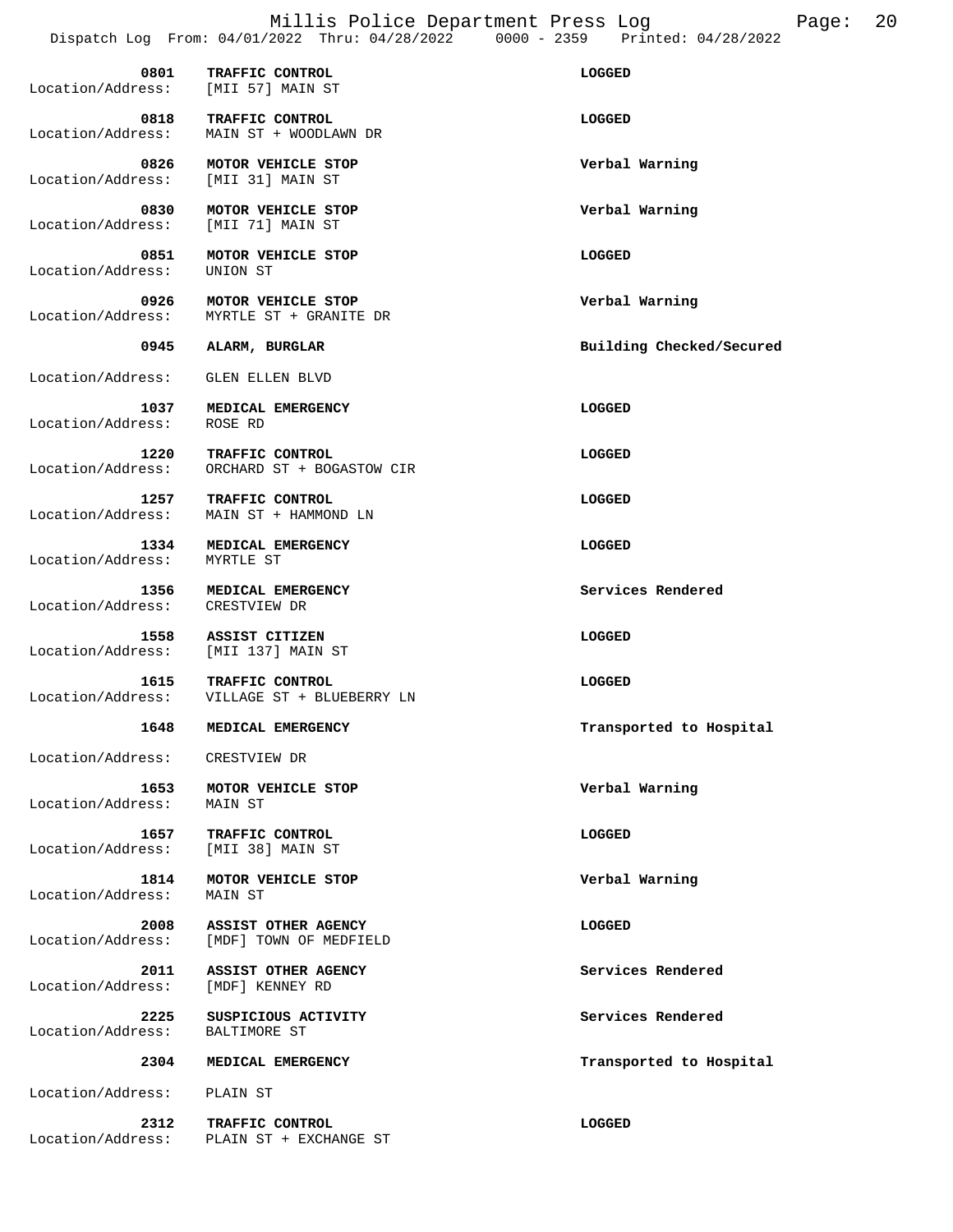### **For Date: 04/23/2022 - Saturday**

| 0040<br>Location/Address:                  | TRAFFIC CONTROL<br>MAIN ST + EXCHANGE ST                | <b>LOGGED</b>            |
|--------------------------------------------|---------------------------------------------------------|--------------------------|
| Location/Address:                          | 0550 TRAFFIC CONTROL<br>MAIN ST + SPRING ST             | LOGGED                   |
| 0817<br>Location/Address:                  | TRAFFIC CONTROL<br>MAIN ST                              | LOGGED                   |
| 0852<br>Location/Address: [MII 57] MAIN ST | TRAFFIC CONTROL                                         | LOGGED                   |
| 0916<br>Location/Address:                  | TRAFFIC CONTROL<br>EXCHANGE ST + CEDAR SQ               | <b>LOGGED</b>            |
| 1026<br>Location/Address:                  | DISABLED MV<br>ORCHARD ST + FRONTIER LN                 | LOGGED                   |
| 1131                                       | ALARM, BURGLAR                                          | Building Checked/Secured |
| Location/Address:                          | [MII 14] PLAIN ST                                       |                          |
| 1357                                       | MEDICAL EMERGENCY                                       | Transported to Hospital  |
|                                            | Location/Address: [MII 24] UNION ST                     |                          |
| 1401<br>Location/Address: UNION ST         | MOTOR VEHICLE STOP                                      | Verbal Warning           |
| Location/Address:                          | 1405 LARCENY / FORGERY / FRAUD<br>[MII 137] MAIN ST     | LOGGED                   |
| 1423                                       | MVA PROPERTY DAMAGE ONLY                                | LOGGED                   |
| Location/Address: DOVER RD                 |                                                         |                          |
| 1530<br>Location/Address: [MII 12] MAIN ST | TRAFFIC CONTROL                                         | LOGGED                   |
| 1552                                       | MEDICAL EMERGENCY                                       | Transported to Hospital  |
|                                            | Location/Address: [MII 24] UNION ST                     |                          |
| 1632<br>Location/Address:                  | SUSPICIOUS ACTIVITY<br>EXCHANGE ST + CURVE ST           | <b>LOGGED</b>            |
| 1827                                       | ASSIST CITIZEN<br>Location/Address: [MII 491] ISLAND RD | LOGGED                   |
| 2340<br>Location/Address:                  | TRAFFIC CONTROL<br>MAIN ST + EXCHANGE ST                | LOGGED                   |

#### **For Date: 04/24/2022 - Sunday**

| 0048                      | MOTOR VEHICLE STOP                      | Citation/Warning Issued |
|---------------------------|-----------------------------------------|-------------------------|
| Location/Address:         | MAIN ST                                 |                         |
| 0612<br>Location/Address: | TRAFFIC CONTROL<br>MAIN ST + SPRING ST  | LOGGED                  |
| 1040<br>Location/Address: | TRAFFIC CONTROL<br>MAIN ST + HAMMOND LN | LOGGED                  |
| 1057<br>Location/Address: | MEDICAL EMERGENCY<br>CAUSEWAY ST        | LOGGED                  |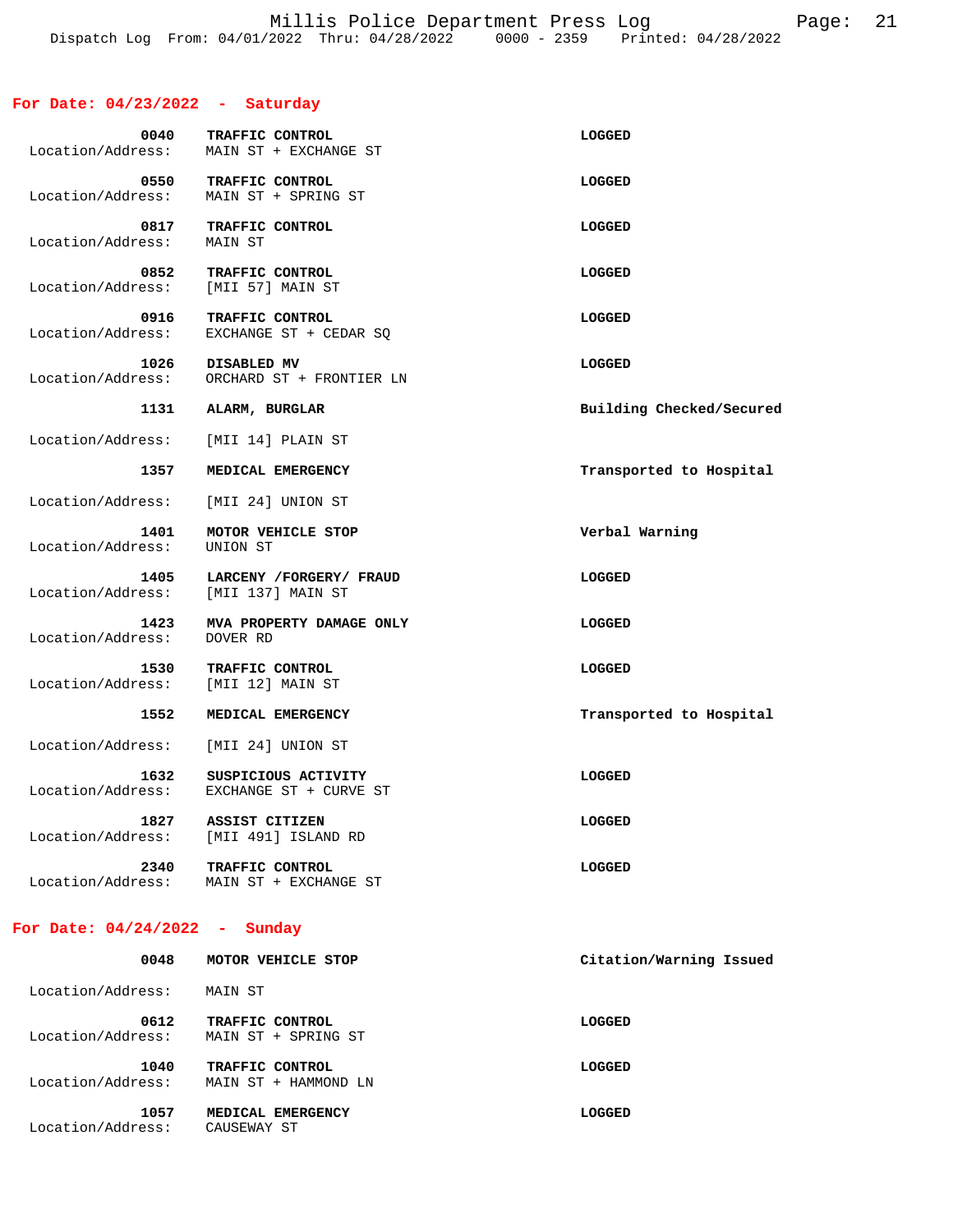| Location/Address: [MII 137] MAIN ST         | 1332 ASSIST CITIZEN                                                    | LOGGED                  |
|---------------------------------------------|------------------------------------------------------------------------|-------------------------|
| 1614<br>Location/Address:                   | TRAFFIC CONTROL<br>VILLAGE ST + PINE HOUSE RD                          | LOGGED                  |
| Location/Address:                           | 1629 MOTOR VEHICLE STOP<br>VILLAGE ST + PLEASANT ST                    | Verbal Warning          |
| 1735<br>Location/Address:                   | MOTOR VEHICLE STOP<br>VILLAGE ST + PINE HOUSE RD                       | Verbal Warning          |
| 1742<br>Location/Address: EXCHANGE ST       | <b>TRAFFIC CONTROL</b>                                                 | LOGGED                  |
| 2342<br>Location/Address:                   | TRAFFIC CONTROL<br>MAIN ST + HAMMOND LN                                | LOGGED                  |
| 2350<br>Location/Address: [MII 31] MAIN ST  | TRAFFIC CONTROL                                                        | LOGGED                  |
| For Date: $04/25/2022 -$ Monday             |                                                                        |                         |
| 0544<br>Location/Address: [MED] OAKLAND ST  | SUSPICIOUS ACTIVITY                                                    | LOGGED                  |
|                                             | 0548 TRAFFIC CONTROL<br>Location/Address: MAIN ST + HAMMOND LN         | LOGGED                  |
| Location/Address: MAIN ST + PARK RD         | 0552 TRAFFIC CONTROL                                                   | LOGGED                  |
|                                             | 0802 TRAFFIC CONTROL<br>Location/Address: RIDGE ST + ROLLING MEADOW DR | LOGGED                  |
| 0804<br>Location/Address:                   | TRAFFIC CONTROL<br>MAIN ST + PARK RD                                   | LOGGED                  |
| 1330<br>Location/Address:                   | ASSIST CITIZEN<br>[MII 137] MAIN ST                                    | LOGGED                  |
| 1612<br>Location/Address: [MII 110] MAIN ST | TRAFFIC CONTROL                                                        | LOGGED                  |
| 1619<br>Location/Address:                   | TRAFFIC CONTROL<br>MIDDLESEX ST                                        | LOGGED                  |
| 1648                                        | MOTOR VEHICLE STOP                                                     | Citation/Warning Issued |
| Location/Address:                           | [MII 34] MAIN ST                                                       |                         |
| 2009<br>Location/Address:                   | TRAFFIC CONTROL<br>EXCHANGE ST + CURVE ST                              | LOGGED                  |
| 2108<br>Location/Address:                   | ALARM, BURGLAR<br>[MII 55] MAIN ST                                     | LOGGED                  |
| 2352<br>Location/Address:                   | TRAFFIC CONTROL<br>MAIN ST + PLEASANT ST                               | <b>LOGGED</b>           |
| For Date: 04/26/2022 -                      | Tuesday                                                                |                         |
| 0037<br>Location/Address:                   | TRAFFIC CONTROL<br>[MII 31] MAIN ST                                    | <b>LOGGED</b>           |

| 0505              | SUSPICIOUS ACTIVITY | LOGGED |
|-------------------|---------------------|--------|
| Location/Address: | CAUSEWAY ST         |        |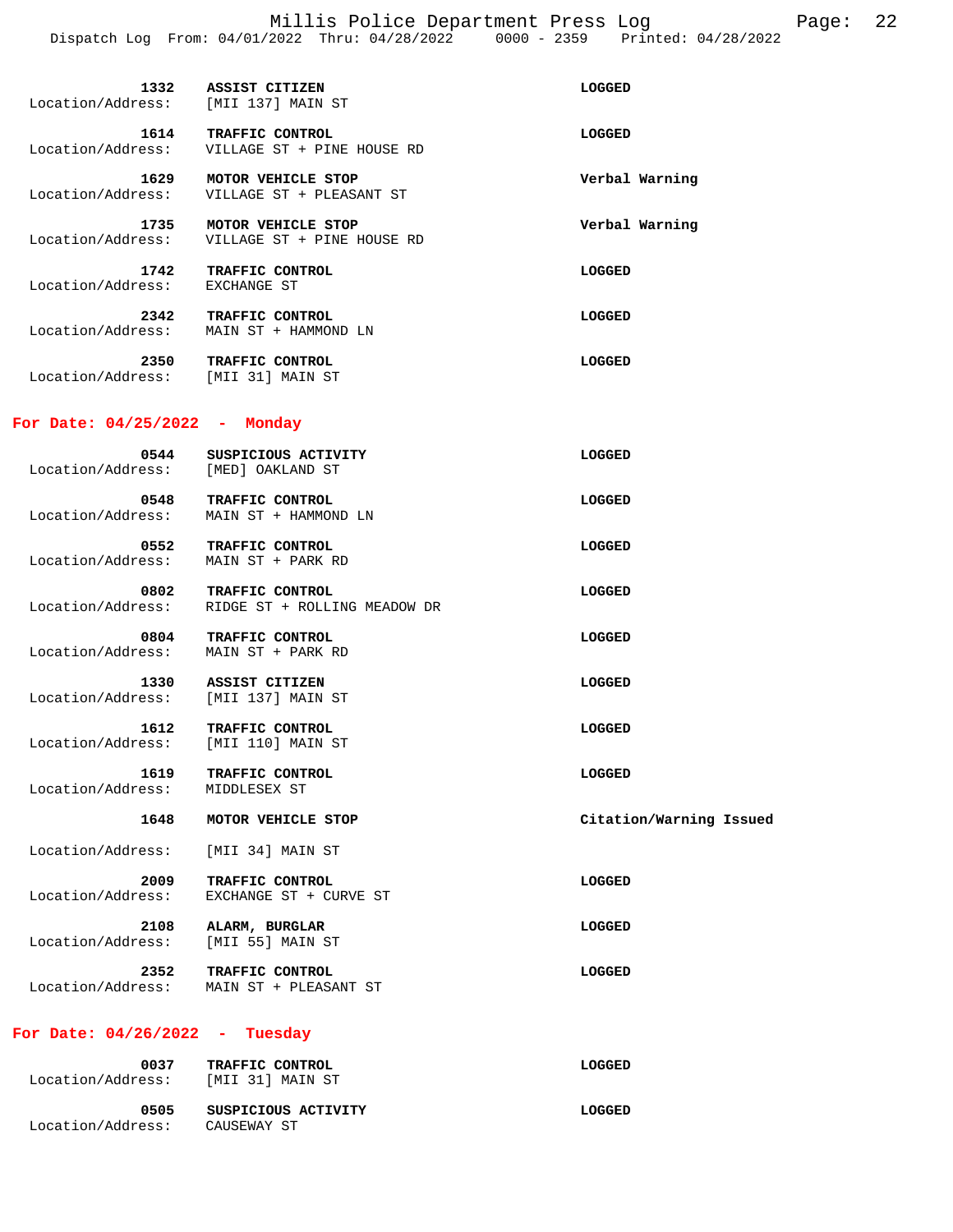Millis Police Department Press Log Page: 23 Dispatch Log From: 04/01/2022 Thru: 04/28/2022 0000 - 2359 Printed: 04/28/2022

| 0536                                | TRAFFIC CONTROL                                          | LOGGED                     |
|-------------------------------------|----------------------------------------------------------|----------------------------|
| Location/Address:                   | MAIN ST + ADAMS ST                                       |                            |
| 0546                                | MEDICAL EMERGENCY                                        | Transported to Hospital    |
| Location/Address:                   | HENRY WAY                                                |                            |
| 0550                                | TRAFFIC CONTROL                                          | LOGGED                     |
| Location/Address:                   | MAIN ST + HAMMOND LN                                     |                            |
| 0753<br>Location/Address:           | TRAFFIC CONTROL<br>MIDDLESEX ST                          | LOGGED                     |
|                                     |                                                          |                            |
| 0817<br>Location/Address:           | MOTOR VEHICLE STOP<br>EXCHANGE ST                        | Verbal Warning             |
|                                     |                                                          |                            |
| 0927                                | MOTOR VEHICLE STOP                                       | Verbal Warning             |
| Location/Address:                   | PLAIN ST                                                 |                            |
| 0948<br>Location/Address:           | TRAFFIC CONTROL<br>MAIN ST                               | LOGGED                     |
|                                     |                                                          |                            |
| 1532<br>Location/Address:           | ASSIST CITIZEN<br>[MII 137] MAIN ST                      | Services Rendered          |
| 1605                                | MEDICAL EMERGENCY                                        | Transported to Hospital    |
| Location/Address:                   | STONEY BROOK DR                                          |                            |
| 1639                                | MVA WITH INJURIES                                        | Transported to Hospital    |
| Location/Address:                   | [MII 134] MAIN ST                                        |                            |
| 1703                                | TRAFFIC CONTROL                                          | LOGGED                     |
| Location/Address:                   | [MII 32] MAIN ST                                         |                            |
| 1733                                | LARCENY /FORGERY/ FRAUD                                  | Referred to another agency |
| Location/Address:                   | [MII 40] MAIN ST                                         |                            |
| 1852                                | LARCENY /FORGERY/ FRAUD                                  | <b>LOGGED</b>              |
| Location/Address:                   | [MII 137] MAIN ST                                        |                            |
| 1952                                | TRAFFIC CONTROL                                          | LOGGED                     |
| Location/Address:                   | [MII 99] MAIN ST                                         |                            |
|                                     |                                                          |                            |
| 2351                                | TRAFFIC CONTROL<br>Location/Address: MAIN ST + SPRING ST | LOGGED                     |
|                                     |                                                          |                            |
| For Date: $04/27/2022$ - Wednesday  |                                                          |                            |
| 0125                                | SUSPICIOUS ACTIVITY                                      | LOGGED                     |
| Location/Address: [MII 220] MAIN ST |                                                          |                            |
| 0540                                | TRAFFIC CONTROL                                          | LOGGED                     |
| Location/Address:                   | MAIN ST + PARK RD                                        |                            |
| 0544                                | TRAFFIC CONTROL                                          | LOGGED                     |
| Location/Address:                   | MAIN ST + HAMMOND LN                                     |                            |
| 0552                                | MOTOR VEHICLE STOP                                       | Verbal Warning             |
| Location/Address:                   | MAIN ST + HILLTOP DR                                     |                            |
| 0805                                | TRAFFIC CONTROL                                          | LOGGED                     |
| Location/Address:                   | MAIN ST + PLEASANT ST                                    |                            |
| 0806                                | TRAFFIC CONTROL                                          | <b>LOGGED</b>              |
|                                     |                                                          |                            |

Location/Address: NORFOLK RD